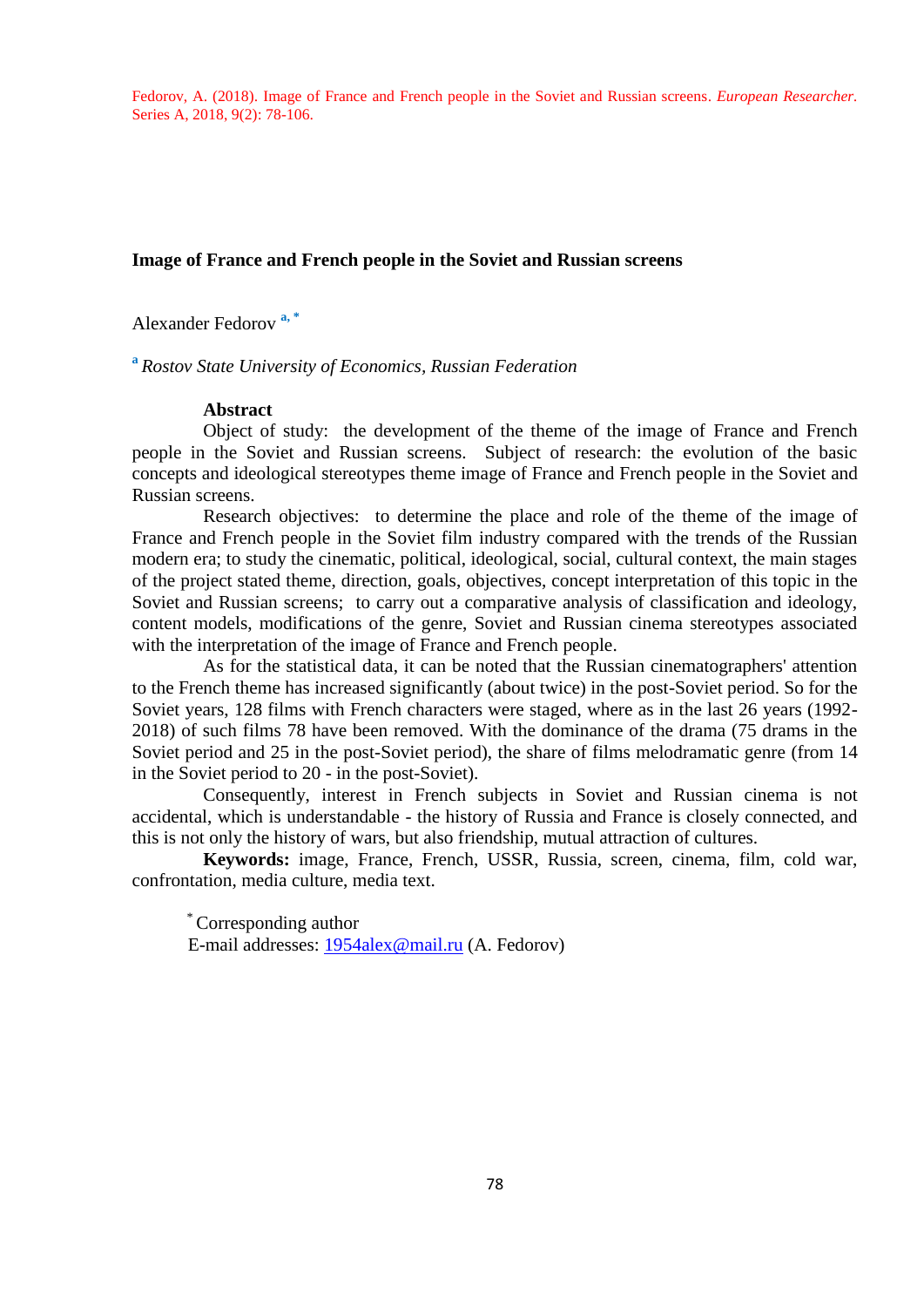# **1. Introduction**

The scientific problem addressed by the project stems from the contradiction between the detailed scientific elaboration of the political aspects of the USSR / Russia and the West relations (Chenin, 2003; Fateev, 1999; LaFeber, 1990; Levering, 1982; Narinsky, 2006; Nemkina, 2005; Nevezhin, 1999; Robin, 2001; Rukavishnikov, 2000; Utkin, 2005; Westad, 2007, etc.) and insufficient attention of researchers to a comparative analysis of the evolution of the image of France and the French people on the Soviet and Russian screens.

The main scientific significance of this research: the analysis of the image of France and the French people on the Soviet and Russian screen. In order to limit the audiovisual material of the study, I used the feature films only, not including documentary, animated films, and television programs in the analysis spectrum.

## **2. Materials and research methods**

The material of our study: Russian and Soviet films, affecting the subject of France and the French people. The main method is a hermeneutic analysis (including: stereotype analysis, ideological analysis, identification analysis, iconographic analysis, plot analysis, characters' analysis, etc. (Eco, 1976; 1998; Lotman, 1973; Potter, 2001; Silverblatte, 2001).

Object of study: the development of the theme of the image of France and French people in the Soviet and Russian screens.

Subject of research: the evolution of the basic concepts and ideological stereotypes theme image of France and French people in the Soviet and Russian screens.

Research objectives: to determine the place and role of the topic of the image of France and French people in the Soviet film industry compared with the trends of the Russian modern era; to study the cinematic, political, ideological, social, cultural context, the main stages of the project stated theme, direction, goals, objectives, concept interpretation of this topic in the Soviet and Russian screens; to carry out a comparative analysis of classification and ideology, content models, modifications of the genre, Soviet and Russian cinema stereotypes associated with the interpretation of the image of France and French people.

### **3. Discussion**

The study of political, ideological, historical, sociocultural aspects of the confrontation between the USSR / Russia and the West quite often became the subject of research (Baskakov, 1981; Gudkov, 2005; Keen, 1986; Lafeber, 1990; Levering, 1982; Rukavishnikov, 2000; Volkogonov, 1983; and others.). As for the interpretation of the image of France and the French on the domestic screen, then, based on studies of domestic and foreign scientists (Douglas, 2001; Dubois, 2007; Fried, 1998; Haynes, 1966; Keen, 1986; Kenez, 1992; Klimontovich, 1990; Kolesnikova, 2007; 2008; 2010; Lacourbe, 1985; Lauren, 2000; Lawton, 2004; Reid, 2006; Rubenstein, 1979; Shaw and Youngblood, 2010; Shaw, 2008; Shlapentokh, 1993; Small, 1980; Stishova, Sivivlya, 2003; Strada and Troper, 1997; Strada, 1989; Turovskaya, 1993; 1996; 2003; Zorkaya,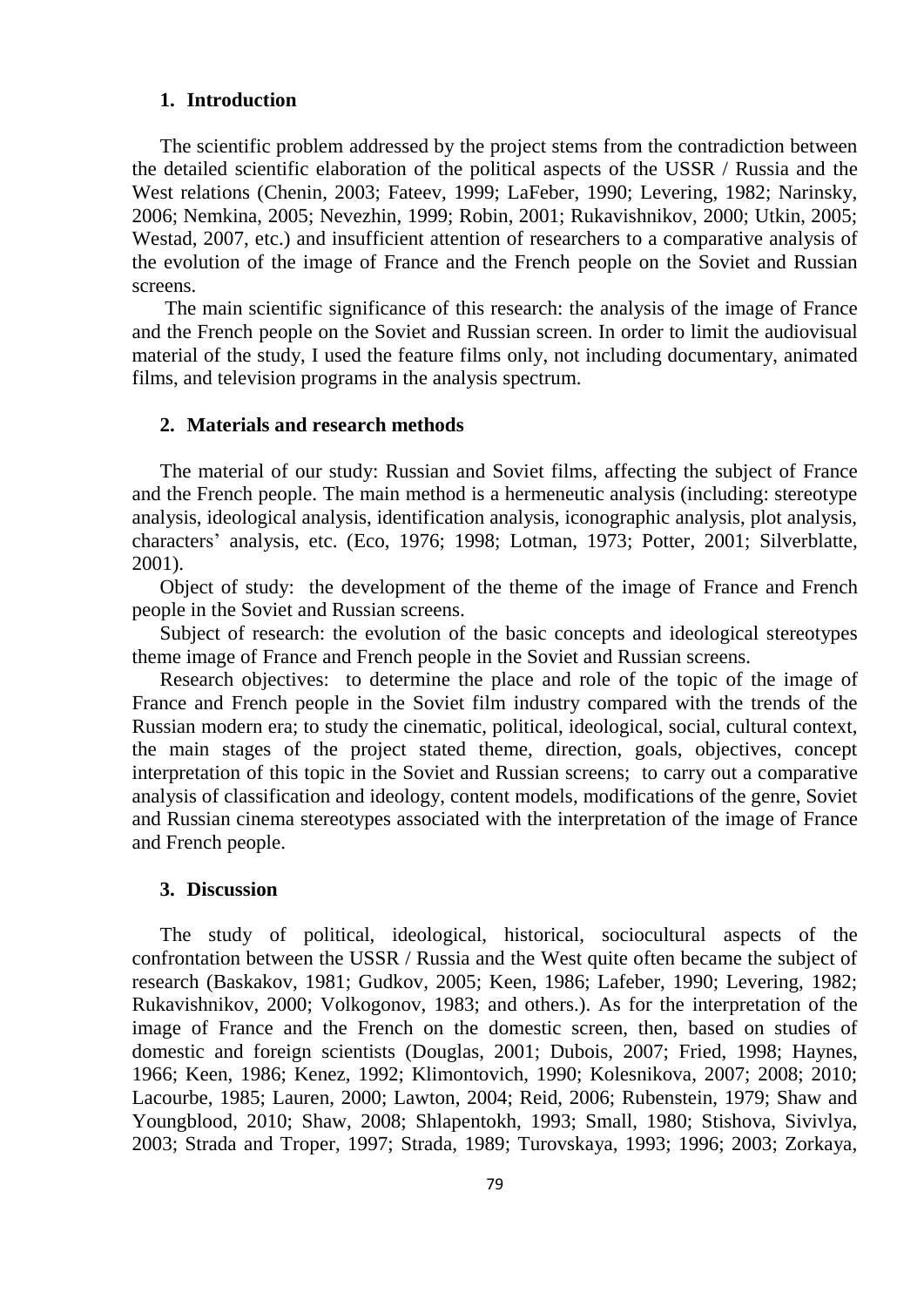2005; and others), it can be concluded that the aspect of the comparative analysis of film studies, sociocultural, political, ideological aspects of the development of the topic "France and the French people on the Soviet and Russian screens" still remains poorly understood.

# **4. Results**

Despite serious interstate conflicts (which reached a peak in the era of the Napoleonic wars), the image of France and the French people for Russians has always been attractively romanticized. And here the cinema, of course, was no exception. The Soviet cinema of the 1920s - 1930s tried to synthesize the romantic image of France with revolutionary pathos (*New Babylon, Mirabeau, Events in Saint-Louis, The Dawns of Paris, Young Communards, Gavroche),* which did not interfere, however, *The Doomed* (1930) to expand on the screen a melodramatic love story of a Frenchwoman and a Russian soldier. Great success on the Soviet screen had adaptation of Guy de Maupassant's story *Boule de suif*, directed by M. Romm in 1934. Surely, the prostitution had the direct consequence of the unjust bourgeois system in this film. Even in films about the military opposition of France and Russia, French characters in many cases looked like worthy opponents. That was, for example, the rivalry of the Russian and French pilots in the drama *Wings* (1932). The line of France as a worthy military opponent, this time in the era of the Napoleonic wars, was continued in the Soviet films of the 1960s-1980s (*War and Peace, Waterloo, Flying Hussars Squadron, Bagration*). Of course, the prominent figures of French culture were shown in Soviet cinema with the great respect (*The Error of Honoré de Balzac, Dumas in the Caucasus, The Life of Berlioz, The Third Youth*).

More than once, Soviet cinema has repeatedly turned to the screen versions of French literary classics, and in most cases the images of French characters looked positive: cute, bold, courageous and witty (*Children of Captain Grant, Fifteen-Year Captain, Captain Nemo, Red and black, D'Artagnan and the Three Musketeers, Captain Fracasse, The Tricks of Scapin, Captain of "Pilgrim", In Search of Captain Grant, Prisoner of the Castle of If, Rouen Maiden named "Boule de suif", Cyrano de Bergerac, Save and Keep,* etc.).

During the Second World War, the French topic in Soviet cinema, of course, turned out to be marginal, however, even in one of the films about the partisans (*Glorious Small*, 1942) there was a place for the love line of the French pilot and the village girl. The film, however, was considered censorship frivolous and came out on screens only in the late 1950s. Brave French pilots were shown in other Soviet war films (*Restless Farming, Normandie-Neman*). The hero of the French resistance movement appeared on screen in the films *The Murder on Dante Street* (1956), *Far Away in the West* (1968) and *The Beaumont Prisoners* (1970). The attractive image of a French nurse dying in a battle with the Nazis was created in *Nocturne* (1966).

The era of "thaw" has brought fresh breath to Soviet films with a "French accent." In the lyric comedy *Leon Garros is Looking for a Friend* (1960), the French characters traveling across the expanses of the USSR looked charming and friendly. In *Green Light* (1964), charming Frenchwoman Nicole sang in a Moscow taxi a cult song from the famous film *Black Orpheus* (*Orphée Noir*, 1959) by M. Camus. By the way, despite the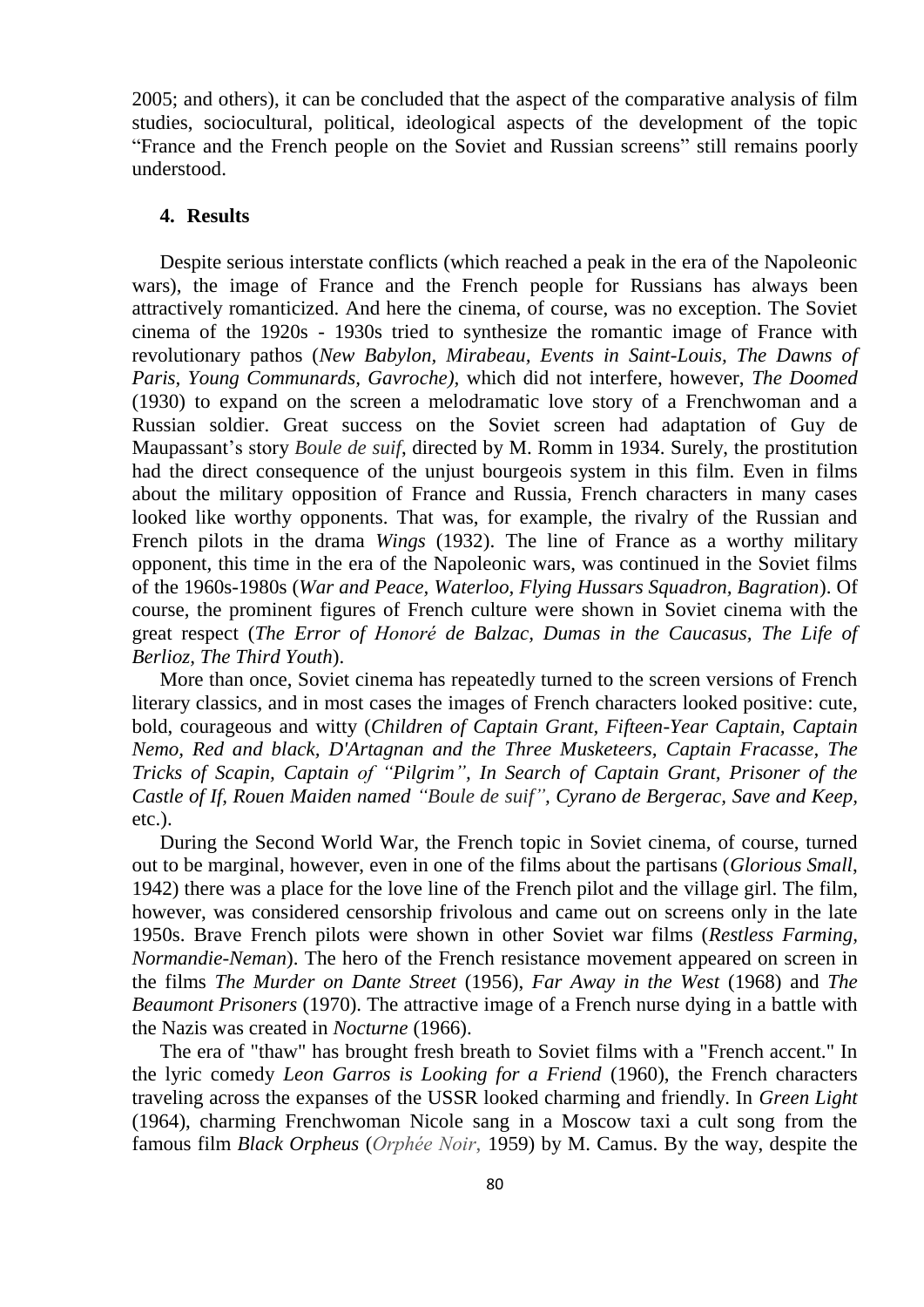main prize of the Cannes festival and Oscar, *Black Orpheus* was not shown on the Soviet screens, because, according to the censors from the Communist Party, "the blacks are depicted in essence from colonialist positions, as primitive children of nature in this film with domination of blind biological instincts and religious ecstasy" (Ideological Commission, 1998: 265).

Even the master of cinema socialist realism S. Gerasimov in those years could not resist the temptation of "francophony": in one of the episodes of *Journalist* (1967), the famous French actress Annie Girardot brilliantly played the role ... herself (much later, already in the era of "perestroika", she remarkably played in the drama of V. Akhadov *Ruth*). And although the "cold war" made itself felt from time to time, the positive image of France and the French people on Soviet screens continued after the thaw. The touching image of a young French woman, falling in love with a Russian officer, captured the hearts of Soviet viewers in *The Star of Captivating Happiness* (1975) by V. Motyl. No less striking was the image of the French beauty in the spy thriller *Tehran-43* (1980). One of the most charming Frenchwomen appeared in S. Yutkevich's film *Lenin in Paris* (1981), and this was probably the most positive French female character in Soviet cinema. However, one should not be surprised - the French star Claude Jade (*Baisers Volés* and *Domicile conjugal* by F. Truffaut) skillfully played here the best friend of V. Lenin - Inés Armand (1874-1920)...

In the 1970s - 1980s, cheerful French characters often appeared on Soviet screens in the screen versions of funny operettas and vaudeville (*Under the Roofs of Montmartre, Straw Hat, Ball in Savoy, Circus Princess, Voyage de monsieur Perrichon, Portrait of Mademoiselle Targey*). For all that, the Soviet screen could show the French in a different light: as insidious imperialists (*Ambassadors Conspiracy,* 1965; *Chameleon Game,* 1986), Nazi collaborators (*Murder on Dante Street,* 1956), polished high-society villains (*Wake Mukhin*, 1967; *The Last Road,* 1986), killers (*Paris Drama*, 1983) and usurers (*Gobseck*, 1936; 1987). But on the whole, the line from the song - "*I worry about hearing the French language*" - was key in the Soviet film perception of France and the French people.

It is not surprising that this line of sympathy continued in the Russian cinema of the post-Soviet period. For example, in the screenings of the French classics (*Musketeers Twenty Years Later, The Secret of Queen Anne, or Musketeers Thirty Years Later, The Three Musketeers, Tartuffe, The Simple-hearted, Queen Margot, La Dame de Monsoreau* and *Tartarin de Tarascon*). The French era of the Napoleonic wars re-emerged in the films *1812: Ulans' ballad, Rzhevsky against Napoleon* and *Vasilisa*. As in the Soviet cinema, the heroes of the French resistance fell in love with the Russian girls (*French Waltz*), and the French pilots together with the Russians smashed the Nazi squadrons (*Fighters. Last battle*). The cunning Dantes, familiar to Russian audience from Soviet films *Wake Mukhin* and *The Last Road*, was not forgotten either: he again shot the great Russian poet in the drama *Pushkin: The Last Duel* (2006).

But post-Soviet times brought new French topics on the screen, which were impossible to imagine in the era of socialism.

Firstly, against the background of the disastrous life of the Russians, the cinematic storylines related to the acquisition of the French life partner and, in general, permanent residence in France (*White King, Red Queen, Bride from Paris, Window to Paris, French*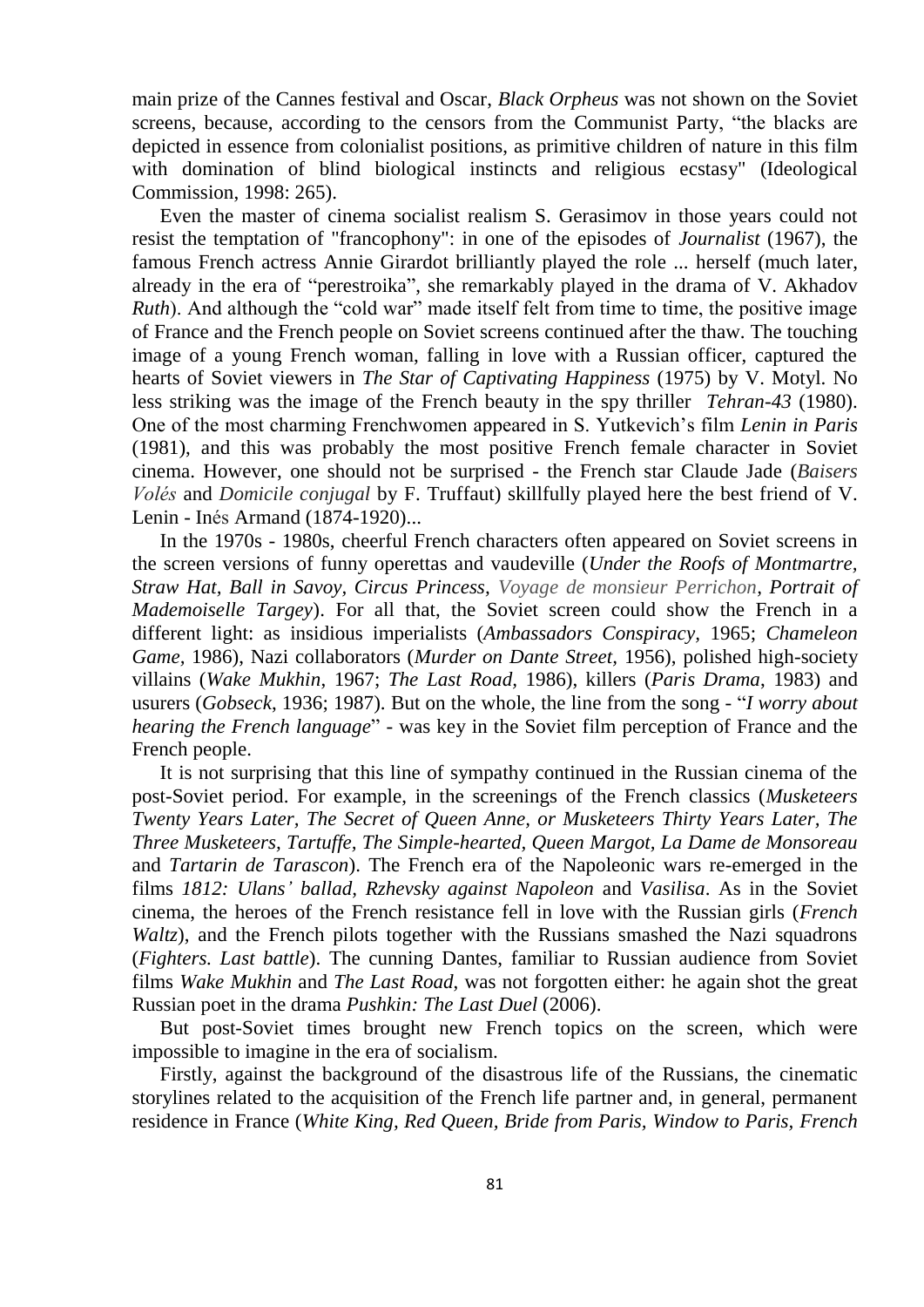*and Russian Love, Envy of the Gods, Fox Alice, French Man, French Seryozha, Walk in Paris, Toy Seller, Dr. Anna*).

In fact, the everlasting light of the Paris windows still attracted Russian cinematographers. So, having transferred the characters of his fantastic comedy *Window to Paris* (1993) directly from the St. Petersburg communal apartment of the early 1990s to the center of modern Paris, Y. Mamin rather successfully beat the significant difference between the Russian and French mentality. The unfortunate Frenchwoman, accidentally finding herself almost in what her mother had given birth to in the dirty Petersburg backyards, tried helplessly to call for help and was completely unable to get used to the new situation for her. But Russian citizens, after opening the magic window to the French side, after a couple of days, briskly traded in the market and stole everything that "wasn't lying", etc. Perhaps the best anecdote of the film, which reached the top note of ruthless sarcasm, was the story of a certain restaurant musician, who apparently "knocked down" to France in Soviet times. Lazily treating a former friend, he scolded the French and their customs, he sensitively recalled Russia and almost cried when he said that he would have given everything for the opportunity to return to St. Petersburg for a moment. For fun, this desire was fulfilled through the "window to Paris". But instead of the promised happy ecstasy, the emigrant, seeing a figure on an armored car in front of the Finland Station, fell into bestial despair...

In another comedy, *Bride from Paris* (1992), a young French woman came to St. Petersburg to find material for her dissertation, but fell in love in a Russian lawyer... The film was simple, unpretentious, clearly not claiming to be a profound irony. The streets of St. Petersburg in the early 1990s were full of endless rallies, demonstrations and protests, and the poor fellow, a lawyer with a weary, tired look, watched the optimistic enthusiasm of his French guest, for whom all Russian evils seemed like a new attraction in an amusement park. Everything was strange and interesting for her - dull faces of the policemen who took her to the station, lack of hot and cold water in the flat, etc. It's a pity that the authors didn't want (or couldn't for financial reasons?) invite a French actress. A. Zakharova played at times amusing, but it was probably only the most inexperienced spectator who could believe that her heroine came from Paris.

Secondly, the plots with criticism of socialist times and customs became possible in the post-Soviet years (*The Road to Paradise, East-West, Envy of the Gods, Charm of Evil, Mysterious Passion*).

...1946. The Kremlin announces a action for the voluntary return of Russian immigrants to their homeland. Deceived by false promises, thousands of Russians decide to return to USSR. Among them is a doctor Alex (Oleg Menshikov) with his wife (Sandrine Bonnaire) and a child. Soon they realize that they have made a fatal mistake... But France is in no hurry to lend a helping hand to the former French citizens...

With the help of Russian scriptwriters, actors and assistants, the *East-West* (*Est-Ouest,* 1999) managed to create a reliable atmosphere Stalin-Khrushchev times without the usual in the western productions of "cranberries". O. Menshikov plays a man trying by means of a compromise with the authorities to help his family survive. S. Bonnaire leads his heroine in a difficult way - from a naive misunderstanding of the environment to the bitter knowledge of the "charms" (including camp) of Soviet life.

...Summer 1957. Moscow, International Festival of Youth and Students. Rhythms of forbidden jazz. Smiling young faces... *The Road to Paradise* (1993) rather carefully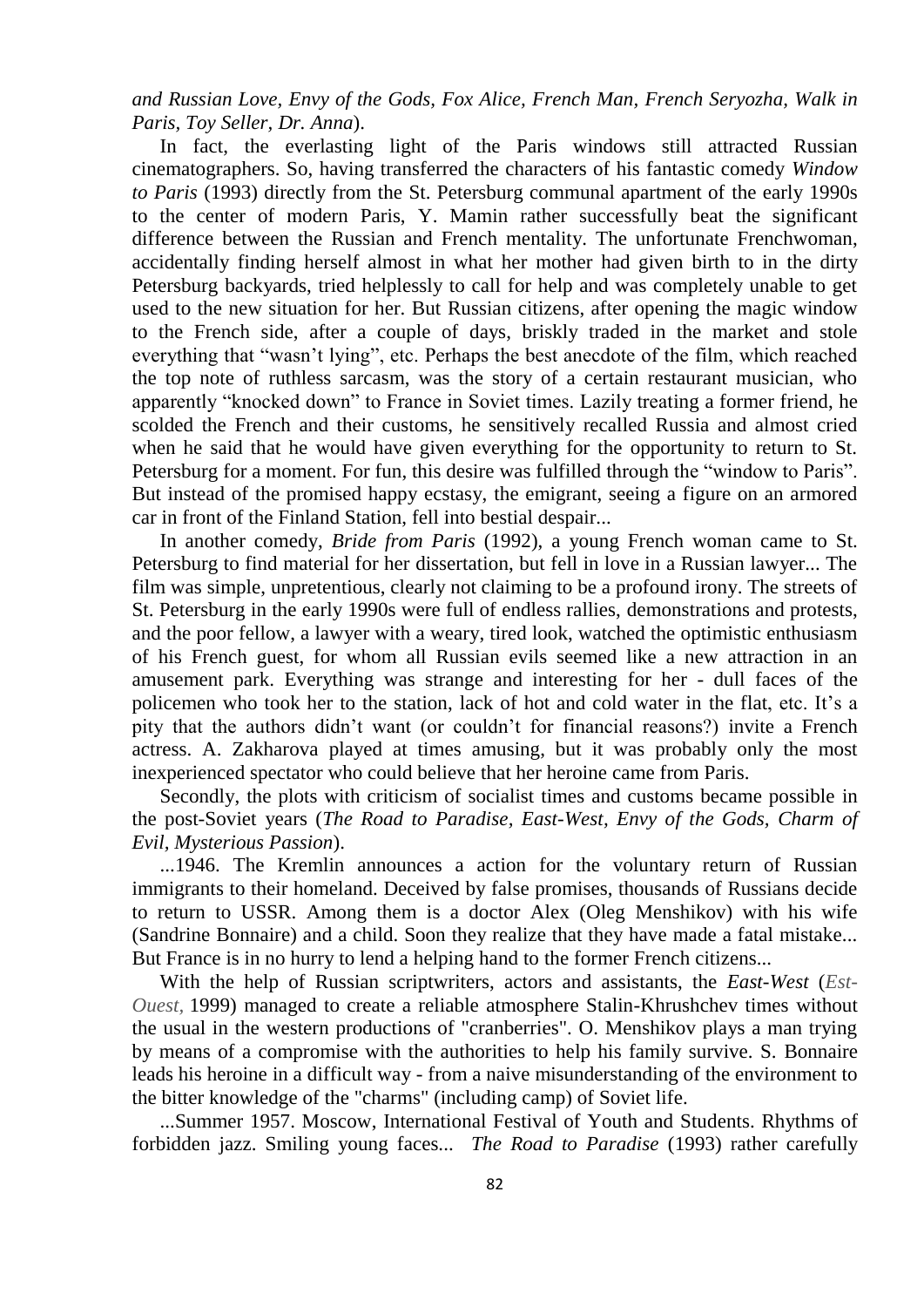recreates the romantic atmosphere of those years when the USSR slowly crept out of the ice captivity of Stalinism. The love story of a Moscow student and his new girlfriend, a Frenchwoman of Russian origin, seems very organic against this background. However, *The Road to Paradise* is not a retro-melodrama: lovers are between two fires. The Frenchwoman is the Parisian secret services agent who was sent to find out the Soviet chemical secrets… *The Road to Paradise* was set with a sense of style: without pretending to psychological depth and analyticity, this love-spy story, inspired by nostalgia for the "thaw" of the late 1950s...

...1983. A married woman, the mother of an adult son suddenly and passionately falls in love with a French journalist. This retro film *Envy of the Gods* (2000) of Vladimir Menshov is distinctly reminiscent in style of his famous Oscar hit *Moscow Doesn't Believe in Tears (1980).* The same clarity of the story told. The same skillful combination of melodramatic and comic. Just as much clearly written episodic characters. True, political and erotic motifs have been added to *Envy of the Gods.* Anatoly Lobotsky as a Parisian reporter seems quite convincing. Especially against the background of the openly minded Gerard Depardieu as a veteran of the squadron *Normandie-Neman*.

Thirdly, the French topic of Russian cinema touched criminal scenes (*Life Line, Fox Alice, Deadly Force-5, Victor*), where modern Russia often looked like a mafia state. However, this kind of plot twists and turns in this theme did not dominate at all in the 1990s or the XXI century...

*Cinematic stereotypes of Soviet and Russian films related to French topic and French characters.*

*The stereotypes structure of films, history period, place. Genre: drama:* any time, USSR / Russia / France, other countries. Furnishing, household items: modest dwellings and household items of Soviet characters, comfortable dwellings and household items of French characters and many characters from Russian Empire and the post-Soviet era. However, if the action of the film takes place during the war, then the living conditions of many of the characters are very ascetic.

*Reception of the image of reality:* a moderately realistic depiction of the lives of people in France and the French in the USSR / Russia.

*The characters, their values, ideas, clothes, vocabulary, facial expressions, gestures*: positive characters are carriers of revolutionary / democratic ideas (which is more typical of Soviet cinema until the 1960s, since in subsequent years, French characters were often presented in Soviet and Russian screens in a frivolous key); negative characters - carriers of anti-human ideas. Characters shared not only social, but often and material status. Separated by ideology and worldview (bourgeois, communist) characters, as a rule, are presented according to the settings of the source of the media text: most of the positive French characters are shown beautiful, charming, cute and friendly people, sometimes frivolous, but funny and witty.

*A significant change in characters' life:* negative characters (as a rule, not the French, but, for example, the Nazis and their accomplices) are going to realize their anti-human plans.

*The problem that has arisen:* the life of positive characters is under threat.

*The search for a solution to the problem:* the struggle of positive characters with negative ones. The solution of the problem: the destruction / arrest of negative characters, a return to peaceful life.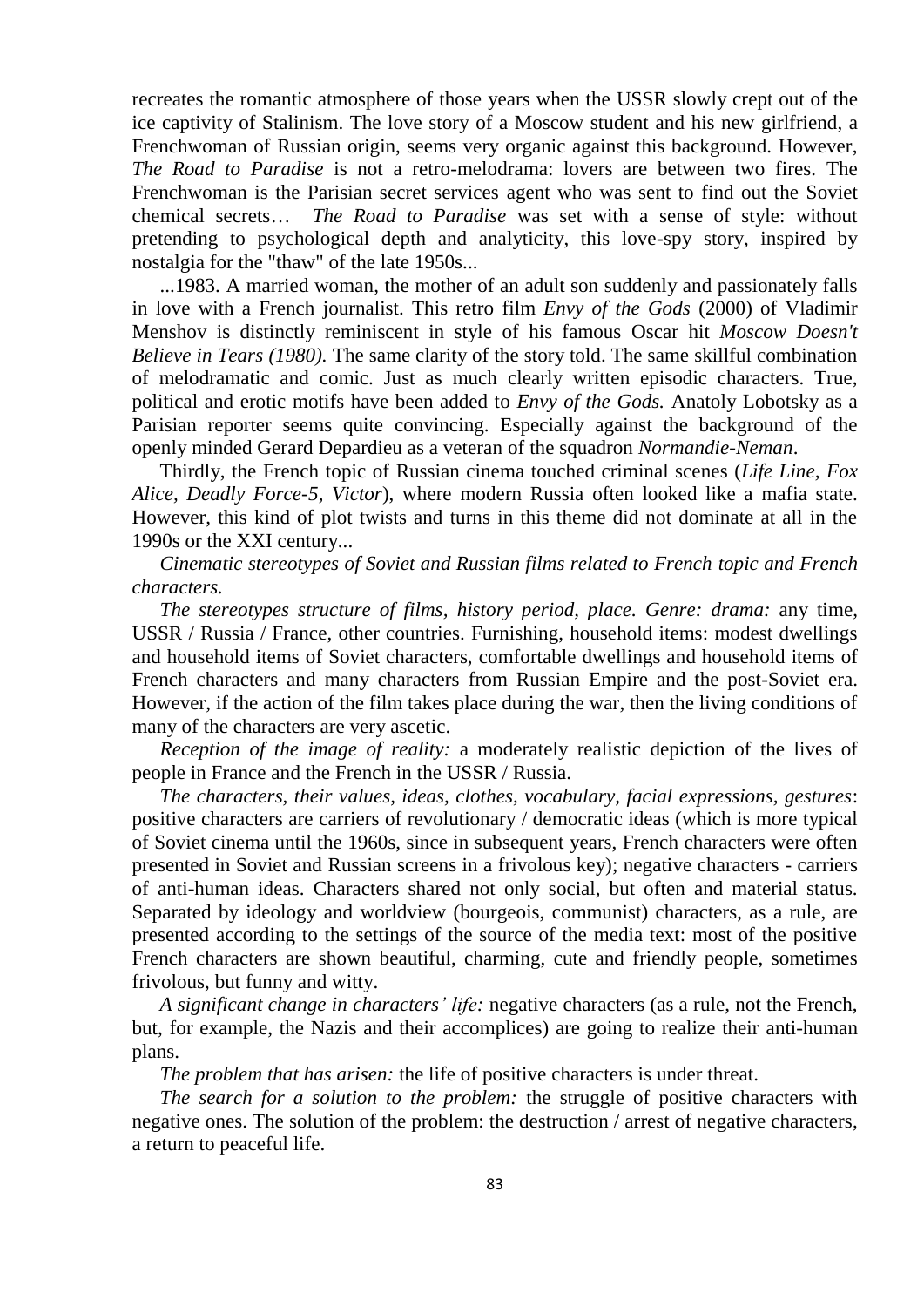Characteristic examples of films: *Murder on Dante Street* (1956), *Normandie- Neman* (1960), *Nocturne* (1966), *Far in the West* (1968), *Prisoners of Bomon* (1970), *Tehran-43* (1980), *Mother Maria* (1982), *Fighters. Last battle* (2015) and others.

*Structure of stereotypes of films of melodramatic genre, historical period, place of action:* any period of time, USSR / Russia / France, other countries. Furnishings, household items: modest dwellings and household items of Soviet characters, comfortable dwellings and household items French characters and many characters from the times of the Russian Empire and the post-Soviet times. However, if the action of the film takes place during the war, then the living conditions of many of the characters are very ascetic. Reception of reality: moderately realistic portrayal of people in France and French in the USSR / Russia (it should be noted that the genre of melodrama is more typical of the post-Soviet period cinema).

*Characters, their values, ideas, clothes, vocabulary, facial expressions, gestures:* male and female characters with a contrasting ideological and social status. Characters tend to have a slim physique and look cute. Their clothes, vocabulary and facial expressions are in the "average" framework.

*A significant change in the lives of the characters:* the meeting of male and female characters.

*A problem that has arisen:* an ideological and social misalliance.

*Search for a solution to the problem*: characters overcome ideological and social obstacles in the way of their love.

*Problem solution:* wedding / love harmony, or death, separation of characters.

Characteristic examples of films: *The Road to Paradise* (1993), *French and Russian Love* (1994), *French Waltz* (1994), *Envy of the Gods* (2000), *Fox Alice* (2001), *Frenchman* (2003), *Frenchman Seryozha* (2008), etc.

*The structure of films of the comedy genre, historical period, place of action:* any period of time, USSR / Russia / France, other countries. Everyday objects: a modest dwelling and Soviet characters everyday objects, comfortable home and the French characters and many of the characters of the Russian Empire and the post-Soviet era. However, if the action of the film takes place during the war (for example, in the film *Glorious Guy* (1942) the living conditions of many characters are very ascetic). Reception of the image of reality: as a rule, conditionally grotesque.

*Characters, their values, ideas, clothes, vocabulary, facial expressions, gestures:* male and female characters with a contrasting ideological and social status. Characters tend to have a slim physique and look cute. Their clothes, vocabulary and facial expressions are in the "average" framework.

*A significant change in the life of the characters:* they are encountered under funny / eccentric circumstances, while French characters are often found on the territory of the USSR or Russia.

*An emerging problem:* "cultural shock", mutual misunderstanding.

*Finding solutions to the problem*: in a series of funny / eccentric situations, the characters overcome obstacles on the way of mutual understanding.

*Problem solving:* harmony of mutual understanding of characters, colored with humor.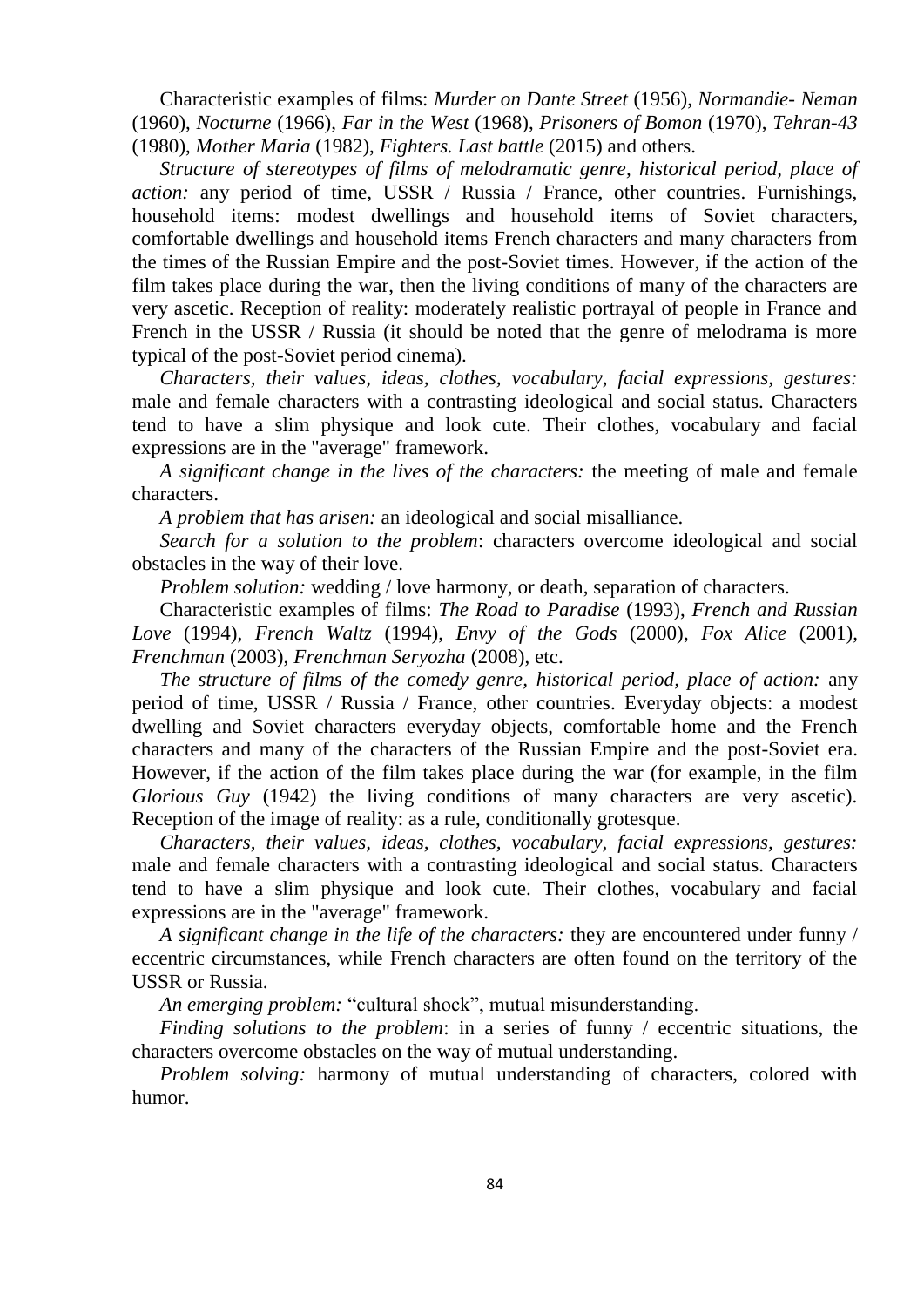Characteristic examples of films: *Leon Garros is looking for a friend* (1960), *Bride from Paris* (1992), *Window to Paris* (1993), *A Thousand and One Recipe for a Culinary In Love* (1996), *Parisians* (2006), etc.

*The structure of stereotypes of films of a thriller (or a detective story):* any period of time, USSR / Russia / France, others countries. Furnishings, household items: modest dwellings and household items of Soviet characters, comfortable dwellings and household items of French characters and many characters from the Russian Empire and the post-Soviet times. However, being in a foreign country, spies adapt to any housing and living conditions. Image tricks of reality: a fairly realistic depiction of people's lives.

*Characters, their values, ideas, clothes, vocabulary, facial expressions, gestures:* positive (border guards, counterintelligence officers, spies, civilians of the USSR / Russia) and negative (same people, but already foreign citizens, including French). Separated by ideology and worldview (bourgeois, communist) characters, as a rule, have a strong physique and look according to the settings of the media text source, vocabulary, facial expressions, voice timbre and appearance of the characters are built for their current detective-spyware tasks. commit a crime (illegal border crossing, sabotage, espionage, blackmail, theft of state secrets, murder). arising problem: violation of the law. finding solutions to problems: p crime investigation, prosecution of negative characters. problem solving: positive characters expose / catch / destroy negative ones. Characteristic examples of films: "French Spy" (2013), "Spy Soul" (2014) and others. Our analysis of Soviet and Russian feature films with French themes and French characters, allowed us to make a table 1.

| Soviet and Russian films related to French topic and French characters |                                 |                |              |                                  |              |              |         |  |
|------------------------------------------------------------------------|---------------------------------|----------------|--------------|----------------------------------|--------------|--------------|---------|--|
|                                                                        | <b>Total number</b><br>of films | <b>Genres</b>  |              |                                  |              |              |         |  |
| Year                                                                   |                                 | Drama          | Comedy       | Thriller &<br>Detective<br>story | Melodrama    | Action       | Fantasy |  |
| 1919                                                                   | $\mathbf{1}$                    | $\mathbf{1}$   |              |                                  |              |              |         |  |
| 1920                                                                   |                                 |                |              |                                  |              |              |         |  |
| 1921                                                                   |                                 |                |              |                                  |              |              |         |  |
| 1922                                                                   |                                 |                |              |                                  |              |              |         |  |
| 1923                                                                   | $\mathbf{1}$                    |                |              |                                  | $\mathbf{1}$ |              |         |  |
| 1924                                                                   |                                 |                |              |                                  |              |              |         |  |
| 1925                                                                   |                                 |                |              |                                  |              |              |         |  |
| 1926                                                                   | 3                               | $\overline{2}$ |              |                                  | $\mathbf{1}$ |              |         |  |
| 1927                                                                   |                                 |                |              |                                  |              |              |         |  |
| 1928                                                                   | $\overline{2}$                  |                | $\mathbf{1}$ |                                  | $\mathbf{1}$ |              |         |  |
| 1929                                                                   | $\overline{3}$                  | $\mathfrak{2}$ |              | $\mathbf{1}$                     |              |              |         |  |
| 1930                                                                   | $\mathfrak{Z}$                  | $\sqrt{2}$     |              |                                  | $\mathbf{1}$ |              |         |  |
| 1931                                                                   | $\,1\,$                         | $\,1$          |              |                                  |              |              |         |  |
| 1932                                                                   | $\overline{2}$                  | $\overline{2}$ |              |                                  |              |              |         |  |
| 1933                                                                   |                                 |                |              |                                  |              |              |         |  |
| 1934                                                                   | 1                               | $\mathbf{1}$   |              |                                  |              |              |         |  |
| 1935                                                                   |                                 |                |              |                                  |              |              |         |  |
| 1936                                                                   | 3                               | $\overline{2}$ |              |                                  |              | $\mathbf{1}$ |         |  |
| 1937                                                                   | $\mathbf{1}$                    | $\mathbf{1}$   |              |                                  |              |              |         |  |
| 1938                                                                   | $\mathbf{1}$                    | $\,1$          |              |                                  |              |              |         |  |

*Table 1. Soviet and Russian films related to French topic and French characters*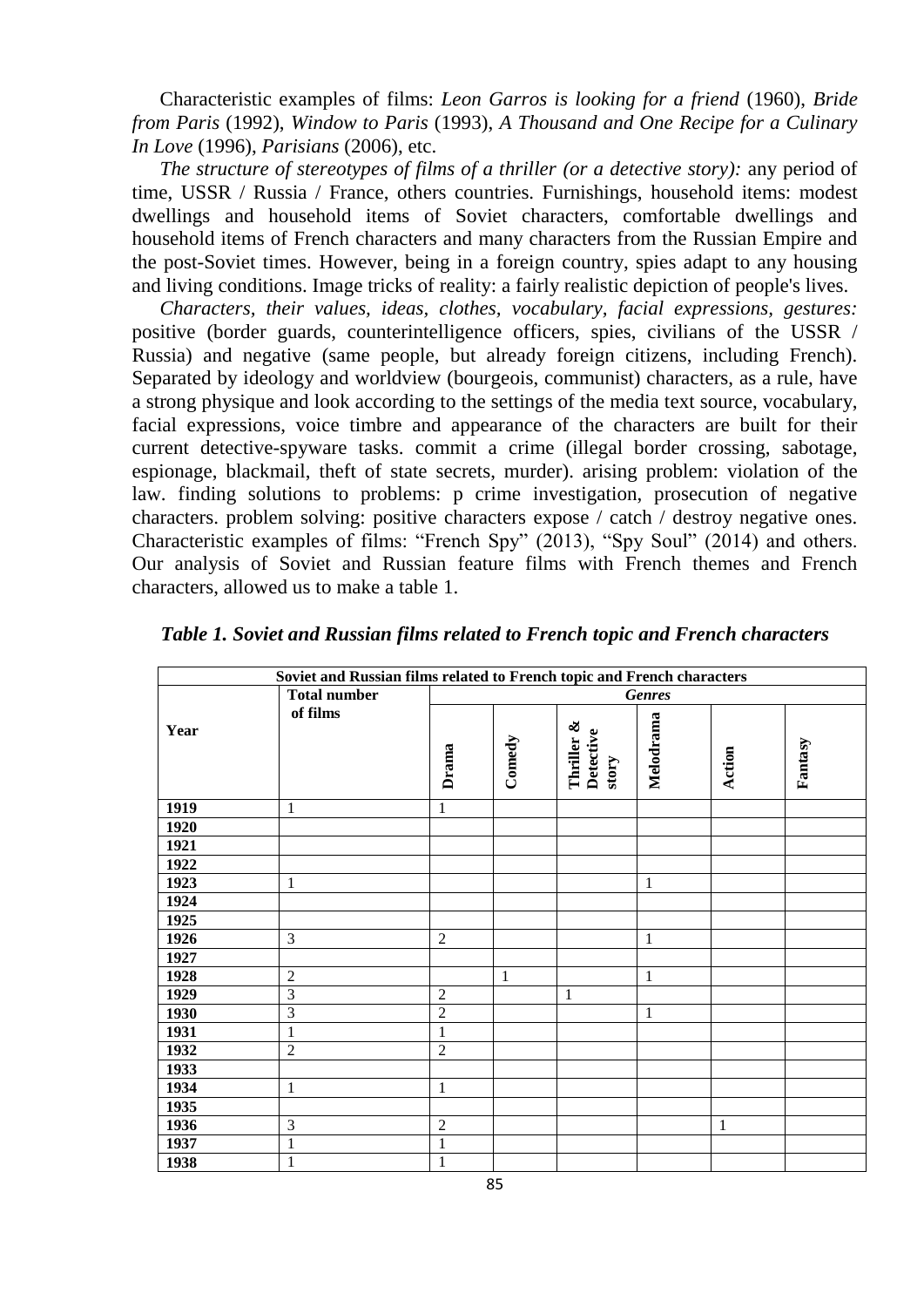| 1939                    | $\,1\,$                 |                         | $\mathbf{1}$   |                |                |              |                  |
|-------------------------|-------------------------|-------------------------|----------------|----------------|----------------|--------------|------------------|
| 1940                    |                         |                         |                |                |                |              |                  |
| 1941                    | $\,1\,$                 | $\,1\,$                 |                |                |                |              |                  |
| 1942                    | $\,1\,$                 |                         | $\mathbf{1}$   |                |                |              |                  |
| 1943                    |                         |                         |                |                |                |              |                  |
| 1944                    | $\,1\,$                 | $\,1\,$                 |                |                |                |              |                  |
| 1945                    | $\,1\,$                 |                         |                |                |                | $\mathbf{1}$ |                  |
|                         |                         |                         |                |                |                |              |                  |
| 1946                    | $\overline{\mathbf{3}}$ | $\sqrt{2}$              | $\mathbf{1}$   |                |                |              |                  |
| $\frac{1}{1947}$        |                         |                         |                |                |                |              |                  |
| 1948                    |                         |                         |                |                |                |              |                  |
| 1949                    |                         |                         |                |                |                |              |                  |
| 1950                    |                         |                         |                |                |                |              |                  |
| 1951                    |                         |                         |                |                |                |              |                  |
| 1952                    |                         |                         |                |                |                |              |                  |
| 1953                    | $\sqrt{2}$              | $\sqrt{2}$              |                |                |                |              |                  |
| 1954                    |                         |                         |                |                |                |              |                  |
| 1955                    |                         |                         |                |                |                |              |                  |
| 1956                    |                         | $\sqrt{2}$              |                |                |                |              |                  |
|                         | $\sqrt{2}$              |                         |                |                |                |              |                  |
| 1957                    | $\overline{\mathbf{3}}$ | $\overline{\mathbf{3}}$ |                |                |                |              |                  |
| 1958                    |                         |                         |                |                |                |              |                  |
| 1959                    | $\,1\,$                 | $\mathbf{1}$            |                |                |                |              |                  |
| 1960                    | $\sqrt{3}$              | $\mathbf{1}$            | $\sqrt{2}$     |                |                |              |                  |
| 1961                    | $\overline{3}$          | $\overline{2}$          |                |                | $\mathbf{1}$   |              |                  |
| 1962                    | $\mathbf 1$             |                         | $\mathbf{1}$   |                |                |              |                  |
| 1963                    |                         |                         |                |                |                |              |                  |
| 1964                    | $\sqrt{2}$              | $\sqrt{2}$              |                |                |                |              |                  |
| 1965                    | $\overline{5}$          | $\overline{3}$          |                | $\mathbf{1}$   |                |              | $\mathbf{1}$     |
| 1966                    | $\mathbf 1$             | $\mathbf 1$             |                |                |                |              |                  |
| 1967                    | $\overline{2}$          | $\mathbf 1$             | $\mathbf{1}$   |                |                |              |                  |
|                         |                         |                         |                |                |                |              |                  |
| 1968                    | $\overline{4}$          | $\mathbf{1}$            | $\mathbf{1}$   |                | $\mathbf{1}$   | $\mathbf{1}$ |                  |
| 1969                    | $\overline{2}$          | $\mathbf{1}$            |                |                | $\,1\,$        |              |                  |
| 1970                    | $\,1\,$                 | $\mathbf 1$             |                |                |                |              |                  |
| 1971                    | $\overline{\mathbf{3}}$ | $\overline{2}$          | $\mathbf{1}$   |                |                |              |                  |
| 1972                    | $\,1\,$                 | $\mathbf 1$             |                |                |                |              |                  |
| 1973                    | $\overline{2}$          | $\mathbf 1$             |                | $\mathbf{1}$   |                |              |                  |
| 1974                    | $\overline{2}$          | $\,1$                   | $\mathbf{1}$   |                |                |              |                  |
| 1975                    | $\overline{6}$          | $\overline{4}$          | $\mathbf{1}$   |                |                |              | $\mathbf{1}$     |
| 1976                    | $\overline{4}$          | 1                       | $\mathbf{2}$   |                | 1              |              |                  |
| 1977                    | $\mathbf{1}$            | $\mathbf{1}$            |                |                |                |              |                  |
| 1978                    | $\overline{4}$          | $\sqrt{2}$              | $\mathbf{1}$   |                | $\mathbf{1}$   |              |                  |
| 1979                    | $\overline{3}$          |                         | $\sqrt{2}$     |                | $\mathbf{1}$   |              |                  |
|                         | $\overline{7}$          | $\overline{2}$          | $\mathbf{1}$   |                |                |              |                  |
| 1980                    |                         |                         |                | $\overline{2}$ | $\mathbf{1}$   | $\mathbf{1}$ |                  |
| 1981                    | $\overline{2}$          | $\mathbf{1}$            | $\mathbf{1}$   |                |                |              |                  |
| 1982                    | $\overline{4}$          | $\overline{2}$          |                | $\mathbf{1}$   | $\mathbf{1}$   |              |                  |
| 1983                    | $\overline{2}$          | $\mathbf{1}$            | $\mathbf{1}$   |                |                |              |                  |
| 1984                    | $\overline{5}$          | $\overline{4}$          |                |                | $\mathbf{1}$   |              |                  |
| 1985                    | $\overline{4}$          | $\overline{2}$          | $\mathbf{1}$   |                |                | $\mathbf{1}$ |                  |
| 1986                    | $\overline{4}$          | $\mathbf{1}$            | $\overline{2}$ |                |                | $\mathbf{1}$ |                  |
| 1987                    | $\overline{3}$          | $\overline{2}$          |                |                | $\mathbf{1}$   |              |                  |
| 1988                    | $\,1\,$                 | $\,1$                   |                |                |                |              |                  |
| 1989                    | $\overline{4}$          | $\overline{4}$          |                |                |                |              |                  |
| 1990                    | $\overline{2}$          | $\mathbf 1$             | $\mathbf{1}$   |                |                |              |                  |
| 1991                    | $\overline{2}$          | $\mathbf{1}$            | $\mathbf{1}$   |                |                |              |                  |
| <b>Total for Soviet</b> | 128                     | 75                      | 25             | 6              | 14             |              | $\boldsymbol{2}$ |
|                         |                         |                         |                |                |                | 6            |                  |
| times                   |                         |                         |                |                |                |              |                  |
| 1992                    | $\overline{4}$          | $\sqrt{2}$              | $\sqrt{2}$     |                |                |              |                  |
| 1993                    | $\overline{5}$          | $\sqrt{2}$              | $\mathbf{1}$   |                | $\sqrt{2}$     |              |                  |
| 1994                    | $\overline{\mathbf{3}}$ |                         | $\mathbf{1}$   |                | $\overline{2}$ |              |                  |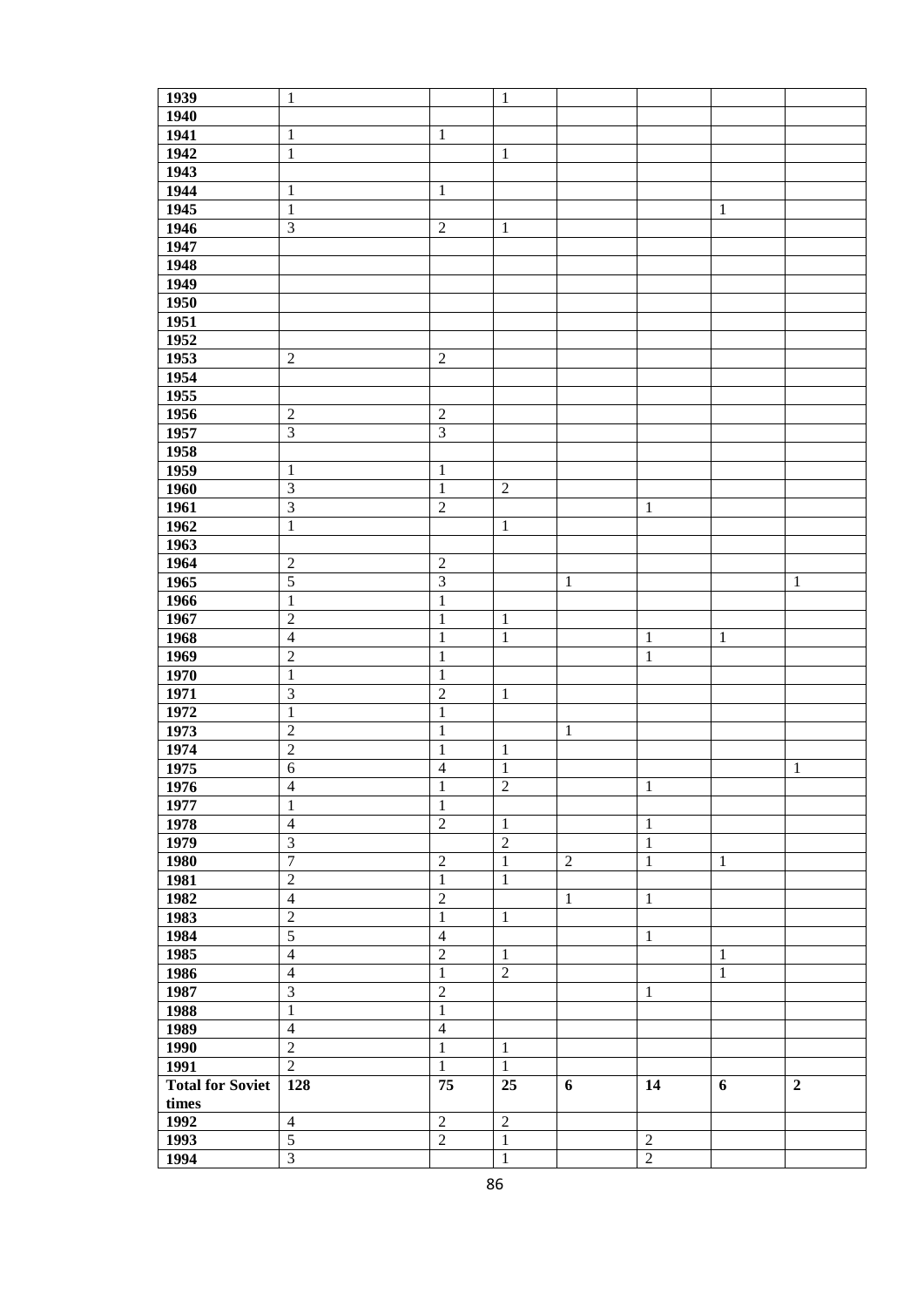| 1995                 | $\mathbf{1}$   | $\mathbf{1}$   |                |              |                |                |                |  |
|----------------------|----------------|----------------|----------------|--------------|----------------|----------------|----------------|--|
| 1996                 | 3              | $\mathbf{1}$   | $\overline{2}$ |              |                |                |                |  |
| 1997                 | $\mathbf{1}$   | $\mathbf{1}$   |                |              |                |                |                |  |
| 1998                 |                |                |                |              |                |                |                |  |
| 1999                 | $\,1\,$        | $\mathbf{1}$   |                |              |                |                |                |  |
| 2000                 | $\overline{c}$ | $\mathbf{1}$   |                |              | $\mathbf{1}$   |                |                |  |
| 2001                 | $\overline{3}$ |                | $\mathbf{1}$   | $\mathbf{1}$ | $\mathbf{1}$   |                |                |  |
| 2002                 | $\mathbf{1}$   |                |                | $\mathbf{1}$ |                |                |                |  |
| 2003                 | $\overline{4}$ | $\mathbf{1}$   | $\mathbf 1$    | $\mathbf{1}$ | $\mathbf{1}$   |                |                |  |
| 2004                 | $\mathbf{1}$   |                |                |              | $\mathbf{1}$   |                |                |  |
| 2005                 | $\overline{2}$ |                |                | $\mathbf{1}$ | $\mathbf{1}$   |                |                |  |
| 2006                 | 3              | $\overline{2}$ | $\mathbf{1}$   |              |                |                |                |  |
| 2007                 | $\mathbf{1}$   |                | $\mathbf{1}$   |              |                |                |                |  |
| 2008                 | $\overline{4}$ |                | $\mathbf{1}$   |              | $\mathfrak{Z}$ |                |                |  |
| 2009                 | 3              | $\mathbf{1}$   | $\mathbf{1}$   | $\mathbf{1}$ |                |                |                |  |
| 2010                 | 3              | $\mathbf{1}$   |                | $\mathbf{1}$ | $\mathbf{1}$   |                |                |  |
| 2011                 | $\overline{4}$ | $\sqrt{2}$     | $\mathbf{1}$   |              | 1              |                |                |  |
| 2012                 | 5              | $\mathbf{1}$   | 3              |              |                | $\mathbf{1}$   |                |  |
| 2013                 | $\overline{4}$ | $\mathbf{1}$   | 1              | $\mathbf{1}$ |                | $\mathbf{1}$   |                |  |
| 2014                 | 6              | $\mathbf{1}$   | $\overline{2}$ | $\mathbf{1}$ | $\overline{2}$ |                |                |  |
| 2015                 | $\overline{4}$ | 3              |                |              | $\mathbf{1}$   |                |                |  |
| 2016                 | $\overline{7}$ | $\overline{2}$ | $\overline{2}$ | $\mathbf{1}$ | $\overline{2}$ |                |                |  |
| 2017                 | 3              | $\mathbf{1}$   |                | $\mathbf{1}$ | $\mathbf 1$    |                |                |  |
| 2018                 |                |                |                |              |                |                |                |  |
| <b>Total for</b>     | 78             | 25             | 21             | 10           | 20             | $\overline{2}$ | $\bf{0}$       |  |
| <b>Russian times</b> |                |                |                |              |                |                |                |  |
| <b>TOTAL:</b>        | 206            | 100            | 46             | 16           | 34             | 8              | $\overline{2}$ |  |

## **5. Conclusion**

So, from 1919 to 2018, 206 Soviet and Russian feature films, connected with France and French characters, were shot. Of these, two dozen are co-production with France and other countries, and thirty are screen versions of French literary classics (G. de Maupassant, J. Verne, V. Hugo, A. Dumas, Stendhal, Voltaire, J.-B. Moliere, T. Gautier , H. de Balzac, E. Rostand, G. Flaubert, A. Daudet, J.-P. Sartre, and others).

As for the genre spectrum of these films, the dominant genre of the drama (one hundred films) is obvious. Next come (in descending order): comedies (46 films), melodramas (34 films), detectives and thrillers (16 films), action (8) and fantastic films (2).

Between the 206 films associated with the French characters, 142 tell about the time period of the XX-XXI centuries. The following topics dominate in these films: friendship and love relationships between Russian and French characters, which is often associated with the joint struggle with the Nazis during the Second World War (32 films), the lives of French characters who fell into the USSR or Russia (23 films), emigration of Russian characters to France (19 films), espionage (6 films).

Analyzing digital data, we can note a significant increase (approximately twice) in the attention of Russian cinematographers to the French topic in the post-Soviet period. So during the Soviet years, 128 films with French characters were delivered, while in the last 26 years (1992-2018), 78 films were shot. While the dominant drama remains (75 dramas in the Soviet period and 25 in the post-Soviet), the share of films melodramatic genre (from 14 in the Soviet period to 20 - in the post-Soviet).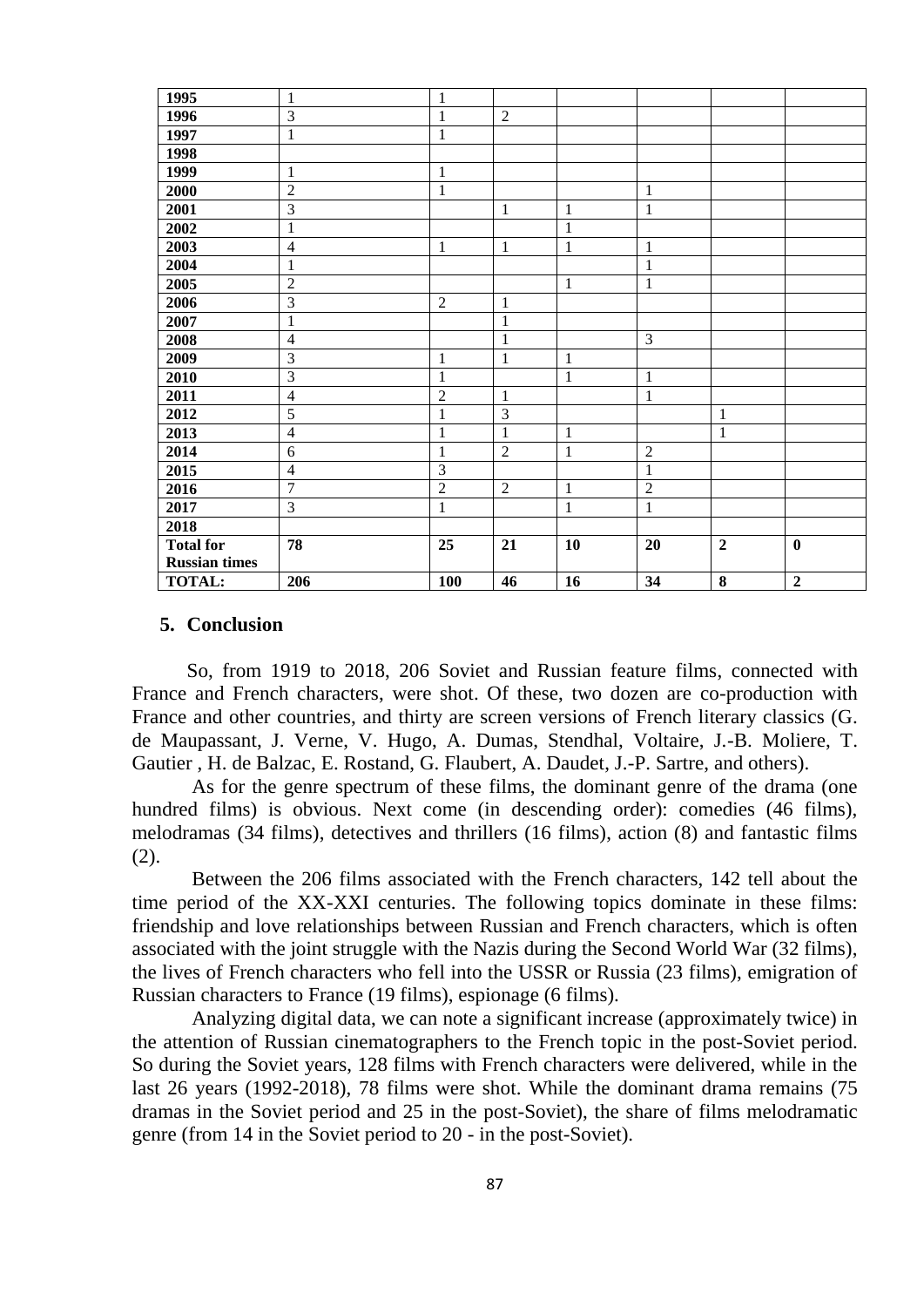Consequently, interest in French topic in the Soviet and Russian cinema is not accidental, which is understandable - the history of Russia and France is closely related, and this is not only the history of wars, but also friendship, the mutual attraction of cultures.

# **6. Thanks**

This article was written with the financial support of the grant of the Ministry of Culture of the Russian Federation (2018).

# *French in Soviet and Russian cinema*

# *(Filmography of feature films excluding films in the fairy tale genre)*

*1. The French in Soviet cinema (1919-1991)*

#### 1919

**Proletarians of all countries, unite! Russia, 1919**. Directed by B. Sushkevich. Screenwriter V. Dobrovolsky. Actors: B. Sushkevich and others. Drama.

#### 1923

**The landowner. USSR, 1923.** Directed by V. Gardin, O. Preobrazhenskaya. Actors: I. Talanov, B. Chuevsky, I. Kapralov, and others. Melodrama.

### 1926

**Crime of Princess Shirvan. USSR, 1926.** Director and screenwriter I. Perestiani. Actors: M. Shirai, P. Esikovsky, S. Joseffi-Vakhnyanskaya and others. Melodrama.

**Decembrists. USSR, 1926.** Directed by A. Ivanovsky. Screenwriters: A. Ivanovsky, P. Schegolev. Actors: V. Maksimov, E. Boronikhin, V. Annenkova, and others. Drama.

**P.B.P. (Pilsudski bought Petlyura). USSR, 1926.** Directed by A. Lundin, G. Stabova. Writers: G. Stabova, J. Lifshits. Actors: N. Kuchinsky, M. Lyarov, Y. Tyutyunnik, and others. Drama.

1928

**Asya USSR, 1928.** Directed by A. Ivanovsky. Scriptwriters: M. Bleiman, Y. Tynianov, Y. Oksman. Actors: O. Rozevskaya, K. Khokhlov, N. Skarskaya and others. Melodrama. **Oktyabryukhov and Dekabryuhov. USSR, 1928.** Directed by A. Smirnov, A. Smirnova.

Screenwriter V. Mayakovsky. Actors: D. Vasilchikov, M. Tsibulsky, M. Egorova, A. Simonov, and others. Comedy.

#### 1929

**Merchants of glory. USSR, 1929.** Directed by L. Obolensky. Scriptwriters: L. Obolensky, N. Ravych. Actors: V. Aksyonov, A. Sudakevich, V. Barsky, A. Stan, and others. Drama. **Merry canary. USSR, 1929.** Directed by L. Kuleshov. Scriptwriters: A. Mariengof, B. Guzman. Actors: G. Kravchenko, A. Voitsik, S. Komarov, V. Pudovkin, and others. Detective. **New Babylon. USSR, 1929**. Directed by G. Kozintsev, L. Trauberg. Writers: G. Kozintsev, L. Trauberg. Actors: E. Kuzmina, P. Sobolevsky, S. Gerasimov, O. Zhakov, and others. Drama.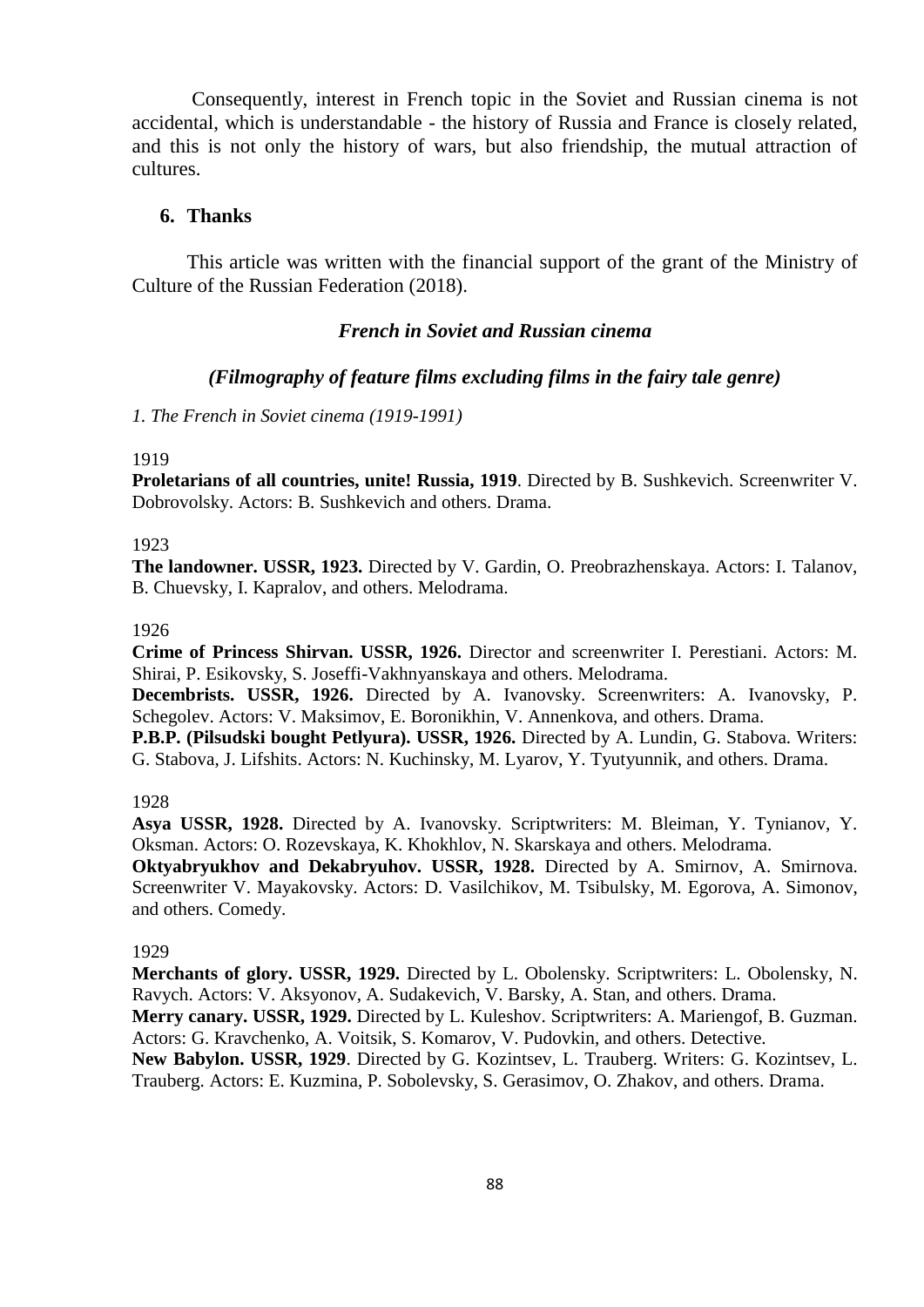# 1930

**Doom / Doomed. USSR, 1930**. Directors: L. Push, D. Rondeli. Screenwriters: L. Push, B. Scharansky. A. Gidoni. Actors: G. Egorova-Dolenko, N. Kolomensky, I. Marot and others. Military drama.

**Mirabeau USSR, 1930.** Director and screenwriter A. Kordyum. Actors: P. Masokha, S. Minin, and others. Drama.

**Prisoner of the Caucasus. USSR, 1930.** Directed by A. Ivanovsky. Screenwriters: P. Shchyogolev, V. Manuilov. Actors: B. Tamarin, G. Kravchenko, and others. Melodrama.

### 1931

**Sniper, USSR, 1931.** Directed and screenwriter S. Timoshenko. Actors: P. Sobolevsky, B. Schlichting, P. Kirillov, V. Gardin, and others. Military drama.

#### 1932

**The events in Saint-Louis. USSR, 1932.** Directed by M. Werner. Actors: I. Kozlov, S. Mkrtchyan, and others. Drama.

**Wings. USSR, 1932.** Directors: I. Kravchunovsky, M. Gomorov, B. Yurtsev. Screenwriter A. Filimonov. Actors: K. Gradopolov, A. Pankryshev, P. Rozhytsky, and others. Military drama.

## 1934

**Boule de suif. USSR, 1934**. Director and screenwriter M. Romm (adaptation of the novel by G. de Maupassant). Actors: G. Sergeeva, A. Goryunov, F. Ranevskaya, T. Okunevskaya, and others. Drama.

#### 1936

**Dawns of Paris. USSR, 1936.** Directed by G. Roshal. Scriptwriters: G. Roshal, G. Shakhovsky. Actors: N. Plotnikov, A. Maximova, A. Abrikosov and others. Drama.

**Gobseck. USSR, 1936.** Directed by K. Eggert. Screenwriters: O. Leonidov, K. Eggert. Actors: L. Leonidov, A. Shatov, G. Sergeeva and others. Drama.

**The Children of Captain Grant. USSR, 1936.** Directed by V. Weinstock. Writer O. Leonidov (author of the novel - J. Verne). Actors: Y. Yuriev, I. Chuvelev, N. Cherkasov, M. Strelkova, J. Segel, and others. Adventure drama.

### 1937

**Gavroche. USSR, 1937**. Directed by T. Lukashevich. Screenwriter G. Shakhovsky (based on the novel *Les Misérables* by V. Hugo). Actors: N. Smorchkov, I. Novoseltsev, N. Zorskaya and others. Drama.

#### 1938

**Young Communards. USSR, 1938**. Directed by A. Kustov. Screenwriter I. Ryzhov. Actors: A. Iskandiarov, K. Tyrtov, V. Orlova and others. Drama.

#### 1939

**The man in the case. USSR, 1939.** Director and screenwriter I. Annensky (film version of the story by A. Chekhov). Actors: N. Khmelev, M. Zharov, O. Androvskaya, V. Gardin, F. Ranevskaya and others. Comedy.

#### 1941

**War Film Digest number 7. USSR, 1941**. Directed by: A. Hendelstein, K. Mintz, S. Yutkevich, A. Roe, L. Altsev, R. Perelshteyn. Scvreenwriters: M. Vitukhnovsky, M. Volpin, K. Mintz, A.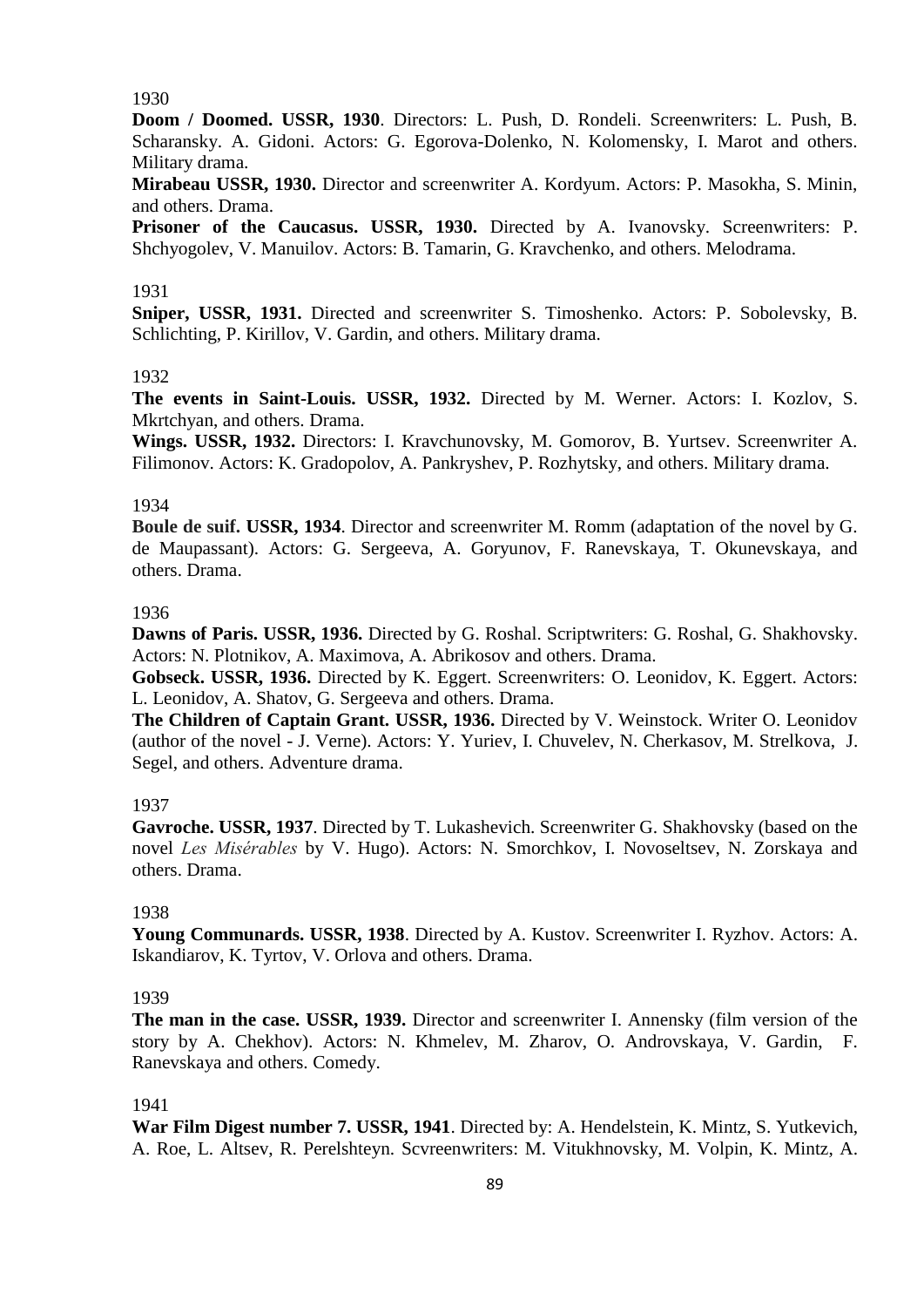Sazonov, N. Erdman, D. Jeremic, I. Manevich. Actors: E. Garin, P. Olenev, N. Okhlopkov, S. Martinson and others.

# 1942

**Nice Guy. USSR, 1942**. Directed by B. Barnet. Writers: A. Kapler, P. Pavlenko (author of the story *Avengers* P. Pavlenko). Actors: E. Grigoriev, O. Yakunina, E. Sipavina, V. Dobrovolsky, N. Bogolyubov, and others. Comedy.

# 1944

**Kutuzov. USSR, 1944.** Directed by V. Petrov. Actors: A. Diky, N. Okhlopkov, S. Zakariadze, and others. Military drama.

# 1945

**Captain at fifteen. USSR, 1945.** Directed by V. Zhuravlev. Screenwriters: G. Grebner, V. Zhuravlev (author of the novel - J. Verne). Actors: V. Larionov, A. Khvylya, M. Astangov, and others. Adventure drama.

# 1946

**Admiral Nakhimov. USSR, 1946**. Directed by V. Pudovkin. Screenwriter I. Lukovsky. Actors: A. Diky, E. Samoylov, V. Vladislavsky, V. Pudovkin and others. War drama.

**Air Cab. USSR, 1946**. Directed by M. Zharov. Screenwriters: P. & L. Tur. Actors: L. Tselikovskaya, A. Grave, M. Zharov, V. Doronin, Y. Lyubimov, V. Balashov, S. Filippov, and others. Comedy.

**In long voyage. USSR, 1946**. Directed by V. Brown. Screenwriter G. Koltunov. Actors: A. Buchma, B. Dmokhovsky, M. Vysotsky, M. Romanov and others. Adventure drama.

# 1953

**Admiral Ushakov. USSR, 1953.** Directed by M. Romm. Screenwriter A. Stein. Actors: I. Pereverzev, G. Yudin, V. Druzhnikov and others. Military drama.

**Ships storming the bastions. USSR, 1953.** Directed by M.Romm. Screenwriter A. Stein. Actors: I. Pereverzev, G. Yudin, V. Druzhnikov, V. Balashov, S. Bondarchuk, G. Yumatov, and others. Military drama.

# 1956

**Poet. USSR, 1956**. Directed by B. Barnet. Screenwriter V. Kataev. Actors: N. Kryuchkov, I. Izvitskaya, S. Dvoretsky, Z. Fedorova and others. Drama.

**The Murder on Dante Street. USSR, 1956.** Directed by M. Romm. Writers: E. Gabrilovich, M. Romm. Actors: E. Kozyreva, M. Kozakov, N. Komissarov, M. Strauch, R. Plyatt, and others. Drama.

# 1957

**Fighter and clown. USSR, 1957.** Directed by B. Barnet, K. Yudin. Screenwriter N. Pogodin. Actors: S. Chekan, A. Mikhailov, A. Solovyov, G. Vitsin and others. Drama.

**Missing person. USSR, 1957.** Directed by I. Shmaruk. Screenwriter V. Zakrutkin. Actors: M. Kuznetsov, S. Giatsintova, B. Indriksone, N. Uzhviy and others. Drama.

**Rita. USSR, 1957.** Directed by A. Neretniece. Screenwriter F. Knorre. Actors: I. Gulbe, E. Pavuls, V. Sandbergs, and others. Drama.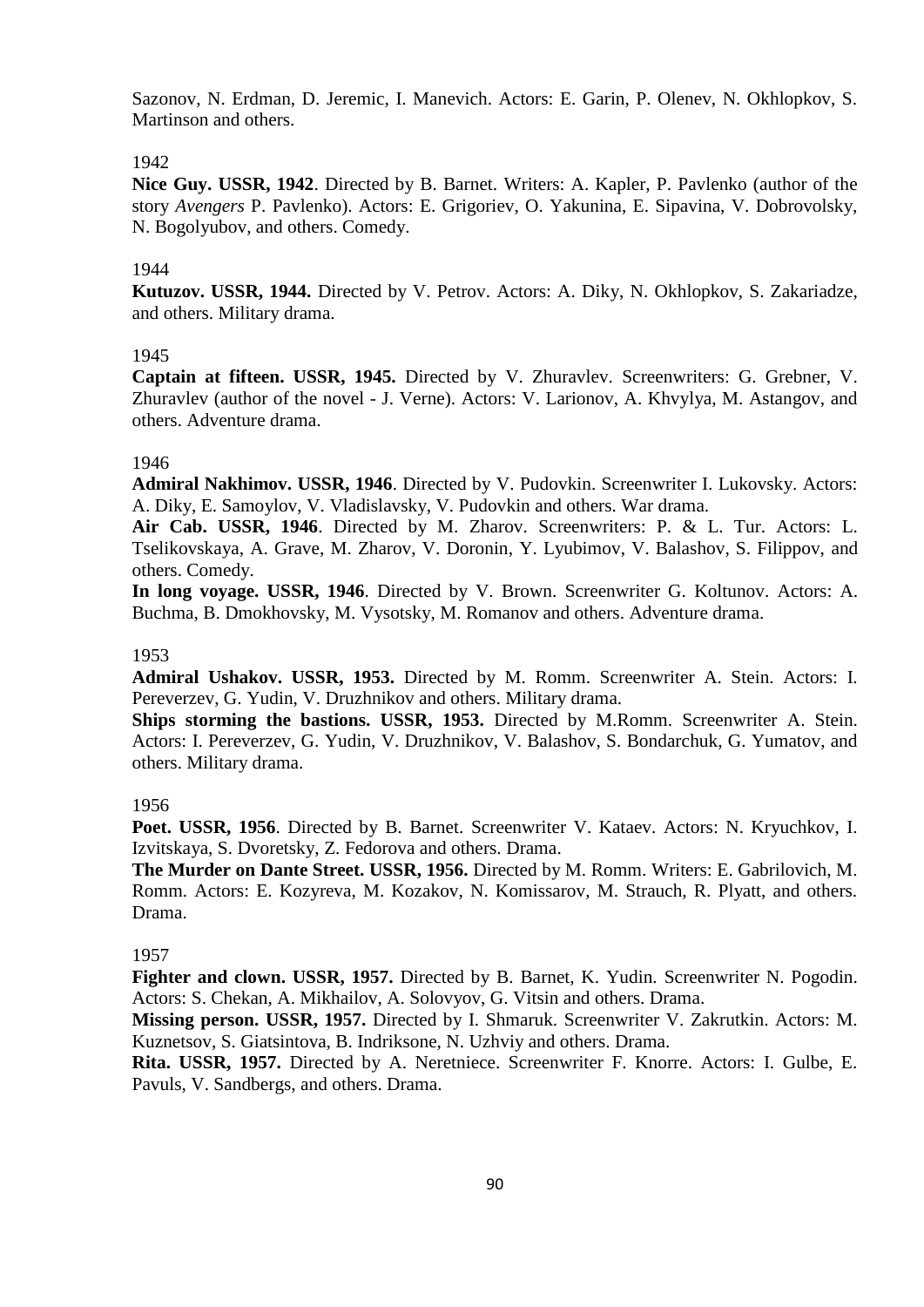## 1959

**Also people. USSR, 1959.** Director and screenwriter G. Danelia. (screen version of the excerpt from the novel by Leo Tolstoy *War and Peace*). Actors: L. Durov, M. Zakharias, E. Kudryashev, V. Sanaev, G. Milyar, and others. Military drama.

### 1960

**Leon Garros is looking for a friend / Vingt mille lieues sur la terre. USSR-France, 1960.** Directed by M. Pagliero. Writers: L. Zorin, S. Klebanov, M. Cournot, S. Mikhalkov. Actors: T. Samoilova, Y. Belov, J. Rochefort, J. Gaven, V. Zubkov, L. Marchenko, V. Ivashov, and others. Comedy.

**Normandie-Neman / Normandie-Niemen. USSR-France, 1960.** Directed by J. Dreville Writers: C. Spaak, K. Simonov, E. Triolet. Actors: V. Doronin, N. Lebedev, V. Bamdasov, V. Gusev, N. Rybnikov, Y. Medvedev, M. Cassot, J. Rivière, R. Menard, and others. Military drama.

**Russian souvenir. USSR, 1960.** Director and screenwriter G. Alexandrov. Actors: E. Garin, A. Popov, P. Kadochnikov, E. Bystritskaya, L. Orlova, V. Avdyushko, A. Budnitskaya, V. Gaft, E. Geller, and others. Comedy.

#### 1961

**Court of the Mad. USSR, 1961**. Director and screenwriter G. Roshal. Actors: V. Livanov, I. Skobtseva, V. Khokhryakov, V. Belokurov, A. Konchalovsky, L. Sukharevskaya, M. Kozakov, Y. Yakovlev, M. Bulgakova, N. Burlyaev and others. Drama, fantasy.

**Two lives. USSR, 1961**. Directed by L. Lukov. Screenwriter A. Kapler. Actors: N. Rybnikov, M. Volodina, V. Tikhonov, E. Nechaev, S. Chekan, V. Druzhnikov, L. Sverdlin, O. Zhizneva, A. Larionova, G. Yumatov, and others. Drama.

**Ukrainian rapsody. USSR, 1961**. Director S. Paradjanov. Screenwriter A. Levada. Actors: O. Reus-Petrenko, E. Koshman, Y. Gulyaev, N. Uzhviy, and others. Melodrama.

#### 1962

**Hussar Ballad. USSR, 1962.** Directed by E. Ryazanov. Screenwriters: A. Gladkov, E. Ryazanov. Actors: L. Golubkina, Y. Yakovlev, N. Kryuchkov, I. Ilinsky, T. Shmyga, etc. Musical comedy.

### 1964

**Green Light. USSR, 1964**. Directed by V. Azarov. Screenwriter V. Spirin. Actors: A. Kuznetsov, S. Savyolova, A. Papanov, T. Bestaeva, I. Ryzhov, V. Sanayev, V. Nevinniy, V. Livanov, Z. Fedorova, E. Geller, A. Bordier, J.-M. Bordier and others. Drama.

**The Lark. USSR, 1964**. Directed by N. Kurihin, L. Menaker. Screenwriters: M. Dudin, S. Orlov. Actors: V. Gurenkov, G. Yukhtin, V. Pogoreltsev, V. Skulme, B. Oya, and others. Military drama.

#### 1965

**A messenger of ambassadors. USSR, 1965.** Directed by N. Rozantsev. Screenwriters: M. Maklyarsky and others. Actors: U. Dumpis, V. Medvedev, I. Klass, R. Gladunko, O. Basilashvili, E. Pavuls, V. Soshalsky, etc. Detective.

**Squadron moves west. USSR, 1965**. Directed by M. Bilinsky, N. Vingranovsky. Screenwriters: A. Levada, M. Bilinsky. Actors: E. Lezhdey, N. Lazareva, A. Shestakov, S. Chekan, V. Shalevich, et al. Drama.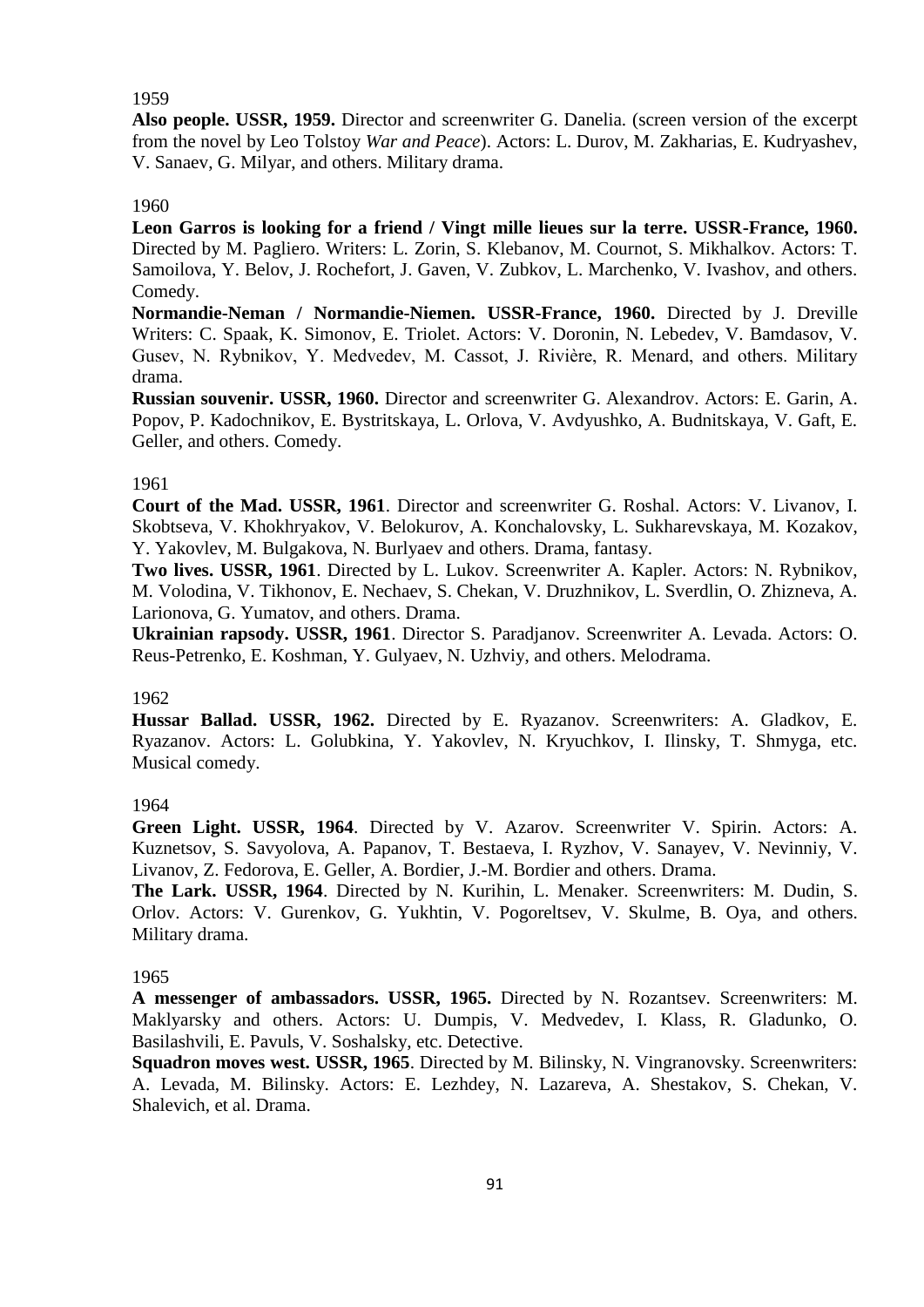**The Hyperboloid of engineer Garin. USSR, 1965**. Director A. Gunzburg. Screenwriters I. Manevich, A. Gintzburg (the author of the novel - A. Tolstoy). Actors: E. Evstigneev, N. Klimova, V. Safonov, M. Astangov, V. Druzhnikov, B. Oya, and others. Detective. Fantasy.

**Third Youth. USSR-France, 1965**. Directors: J. Dreville, I. Menaker. Screenwriters: A. Galich, P. Andreota. Actors: J. Segal, O. Strizhenov, J. Ferriere, N. Velichko, N. Cherkasov, N. Trofimov, G. Nilov, A. Larionova, V. Strzhelchik and others. Drama.

**War and Peace. USSR, 1965-1967.** Directed by S. Bondarchuk. Screenwriters: S. Bondarchuk, V. Solovyov (the author of the novel - L. Tolstoy). Actors: V. Tikhonov, S. Bondarchuk, L. Savelieva, O. Tabakov, A. Ktorov, A. Shuranova, A. Vertinskaya, I. Skobtseva, V. Lanovoy, O. Efremov, E. Martsevich, B. Zakhava, N. Trofimov, N. Rybnikov, V. Strzhelchik and others. Drama.

# 1966

**Nocturne. USSR, 1966**. Directed by R. Goryaev. Script writer A. Stankevich (the author of the story - J. Grive). Actors: P. Raksa, G. Tsilinsky, O. Habalov, and others. Military drama.

## 1967

**Journalist. USSR, 1967.** Director and screenwriter S. Gerasimov. Actors: Y. Vasilyev, G. Polskikh, N. Fedosova, I. Lapikov, S. Nikonenko, S. Gerasimov, T. Makarova, V. Telichkina, J. Bolotov, E. Vasilyeva, A. Vertogradov, L. Ovchinnikova, V. Shukshin, A. Girardot and others. Drama.

**Wake Mukhin! USSR, 1967.** Directed by J. Segel. Writers: A. Grebnev, J. Segel. Actors: C. Shakurov, L. Aleshnikova, A. Pelees, and others. Comedy.

## 1968

**Far to the West. USSR, 1968**. Directed by A. Fainzimmer. Screenwriter G. Mdivani. Actors: N. Kryuchkov, V. Safonov, N. Merzlikin, G. Yukhtin, G. Plaksin, A. Vertogradov, V. Dvorzhetsky and others. Military adventure drama.

**Intervention. USSR, 1968.** Directed by G. Poloka. Screenwriter L. Slavin (author of the play - L. Slavin). Actors: V. Vysotsky, V. Zolotukhin, O. Aroseva, G. Ivlieva, E. Kopelyan, R. Nifontova, V. Tatosov, Y. Tolubeev, V. Gaft, M. Khutsiev, and others. Comedy.

**The Error of Honoré de Balzac. USSR, 1968**. Directed by T. Levchuk. Screenwriter N. Rybak. Actors: V. Khokhryakov, R. Nifontova, V. Skulme, R. Nedashkovskaya, I. Dmitriev, I. Mikolaichuk, V. Zaklunnaya, etc. Melodrama.

**This is an instant. USSR, 1968**. Director and screenwriter E. Loteanu. Actors: M. Sagaidak, M. Volontir, H. Fernandez, M. Sotsky-Voinichesku, S. Toma, and others. Drama.

## 1969

**The plot for a short story. USSR-France, 1969.** Directed by S. Yutkevich. Screnwriter L. Malyugin. Actors: N. Grinko, M. Vlady, I. Savvina, R. Bykov, E. Lebedev, E. Vasiliev, and others. Melodrama.

**Waterloo. USSR-Italy, 1969.** Directed by S. Bondarchuk. Screenwriters: S. Bondarchuk, V. Bonicelli. Actors: R. Steiger, C. Plummer, O. Wells, S. Zakariadze, E. Samoilov, O. Vidov, and others. Military drama.

# 1970

**The Beaumont Prisoners. USSR, 1970.** Directed by Y. Lysenko. Writers: Y. Lysenko, J. Zhouribeda. Actors: M. Golubovich, O. Lysenko, B. Kudryavtsev and others. Military drama.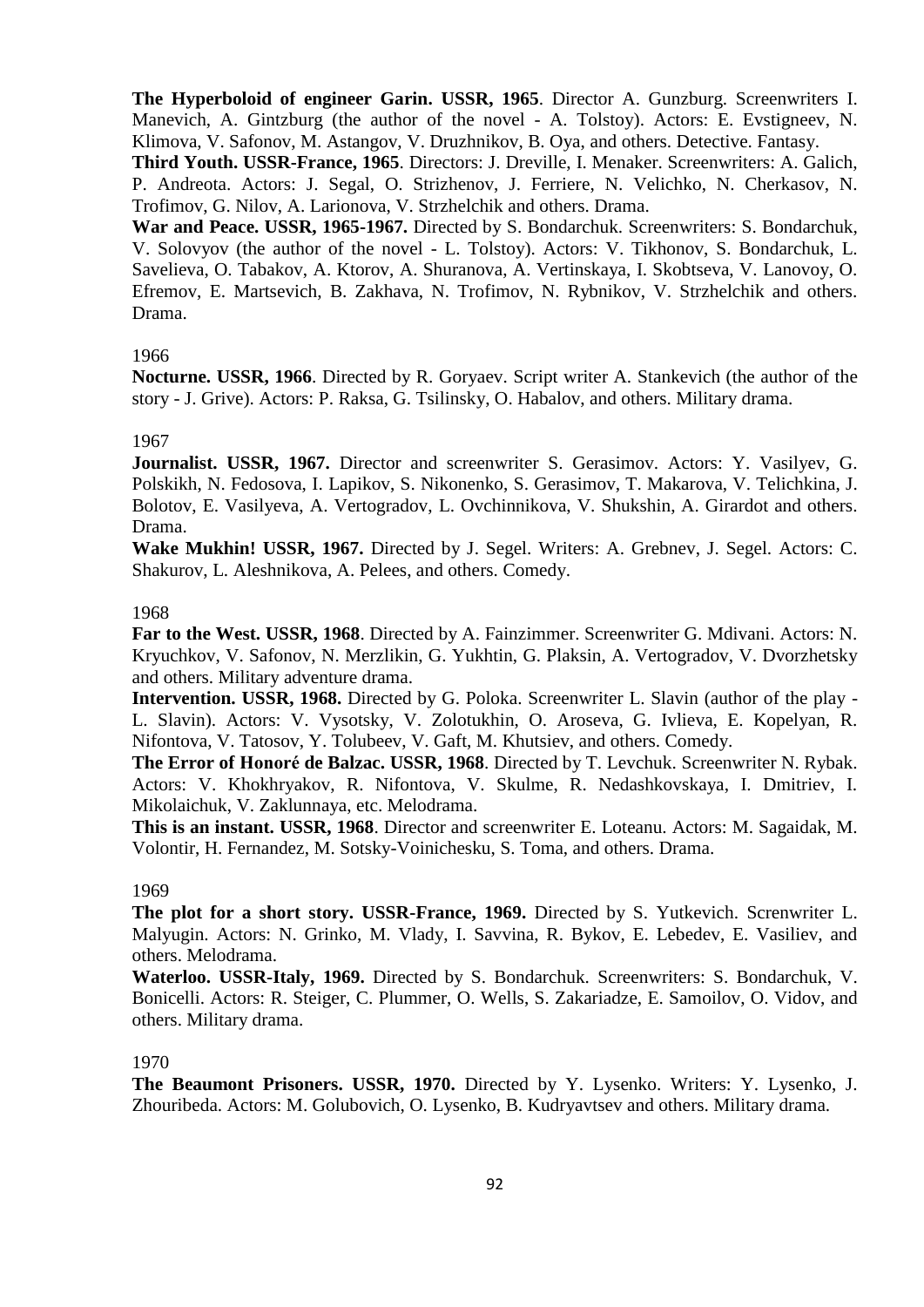# 1971

**Committee of nineteen. USSR, 1971.** Directed by S. Kulish. Screenwriters: S. Kulish, S. Mikhalkov, A. Shlepyanov. Actors: N. Zasukhin, S. Smekhnova, Y. Yarvet and others. Drama.

**Crown of the Russian Empire, or Again Elusive. USSR, 1971**. Directed by E. Keosayan. Screenwriters: E. Keosayan, A. Chervinsky. Actors: M. Metelkin, V. Kosykh, V. Vasilyev, V. Kurdyukova, I. Pereverzev, A. Dzhigarkhanyan, V. Ivashov, V. Strzhelchik, E. Kopelyan, V. Belokurov, R. Bykov, J. Frenkel, L. Gurchenko and others. Adventure comedy.

**Liberation. USSR-Yugoslavia-Italy-Poland, 1968-1971.** Directed by Y. Ozerov. Screenwriters: Y. Bondarev, Y. Ozerov, O. Kurganov. Actors: N. Olyalin, L. Golubkina, B. Zaidenberg, S. Nikonenko, V. Sanayev, V. Samoilov, Y. Kamorny, and others. Drama.

## 1972

**Fourth. USSR, 1972**. Director and screenwriter A. Stolper (the author of the story - K. Simonov). Actors: V. Vysotsky, M. Terekhova, S. Shakurov, A. Kaidanovsky, Y. Solomin, T. Vasilyeva, M. Liepa, A. Dzhigarkhanyan, Y. Budraytis, L. Durov, L. Krugly, Z. Slavina, L. Kulagin, M. Volontir and others. Drama.

# 1973

**Cities and years. USSR, 1973.** Directed by A. Zarkhi. Screenwriters: V. Valutsky, A. Zarkhi (the author of the novel - K. Fedin). Actors: B. Brylska, I. Starygin, Z. Glazer, S. Martinson, I. Pechernikova, G. Burkov, N. Grinko, L. Kulagin, etc. Drama.

**The collapse of the engineer Garin. USSR, 1973.** Directed by L. Kvinikhidze. Screenwriter S. Potepalov (author of the novel - A. Tolstoy). Actors: O. Borisov, A. Belyavsky, N. Terentyeva, A. Kaidanovsky, V. Nikulin, E. Kopelyan, A. Masiulis, and others. Detective.

## 1974

**Who is you? USSR, 1974.** Directed by G. Kuznetsov. Screenwriter I. Bondin. Actors: F. Odinokov, M. Bulgakov, N. Sektimenko, A. Bespaly and others. Drama.

**Straw hat. USSR, 1974**. Director and screenwriter L. Kvinikhidze (author of the play - E. Labish). Actors: A. Mironov, V. Strzhelchik, Z. Gerdt, E. Kopelyan, E. Vasilyeva, I. Kvasha, L. Gurchenko, A. Freindlich, M. Kozakov, A. Beniaminov, and others. Musical comedy.

### 1975

**Aircraft. USSR, 1975**. Directed by A. Vekhotko, N. Troshchenko. Screenwriter V. Kunin. Actors: L. Varfolomeyev, E. Vasilyeva, V. Zamansky, A. Dzhigarkhanyan, V. Nikulin, A. Ravikovich, V. Ilyichev, A. Solonitsyn, O. Basilashvili, L. Merzin, S. Dreiden, and others. Drama.

**Captain Nemo. USSR, 1975.** Directed by V. Levin. Scrteenwriters: V. Levin, E. Smirnov (author of the novel *Twenty Thousand Leagues Under the Sea* - J. Vern). Actors: V. Dvorzhetsky, Y. Rodionov, M. Kononov, V. Talashko, M. Vertinskaya, V. Basov, G. Nilov, A. Porokhovshchikov, and others. Fantasy.

**Jarosław Dąbrowski. USSR-Poland, 1975.** Directed by B. Poreba. Screenwriter Y. Nagibin. Actors: Z. Malanowicz, M. Potocka, A. Kalyagin, V. Avdyushko, V. Ivashov, E. Kopelyan, L. Luzhina, A. Porokhovshchikov, M. Kozakov, and others. Drama.

**Mr. McKinley's Escape. USSR, 1975.** Directed by M. Schweitzer. Screenwriter L. Leonov. Actors: D. Banionis, J. Bolotov, A. Stepanova, B. Babochkin, A. Demidova, V. Vysotsky, L. Kuravlev, N. Volkov, T. Lavrova. Drama.

**Star of Captivating Happiness. USSR, 1975.** Directed by V. Motyl. Screenwriters: M. Zakharov, V. Motyl, O. Osetinsky. Actors: I. Kupchenko, A. Batalov, N. Bondarchuk, O.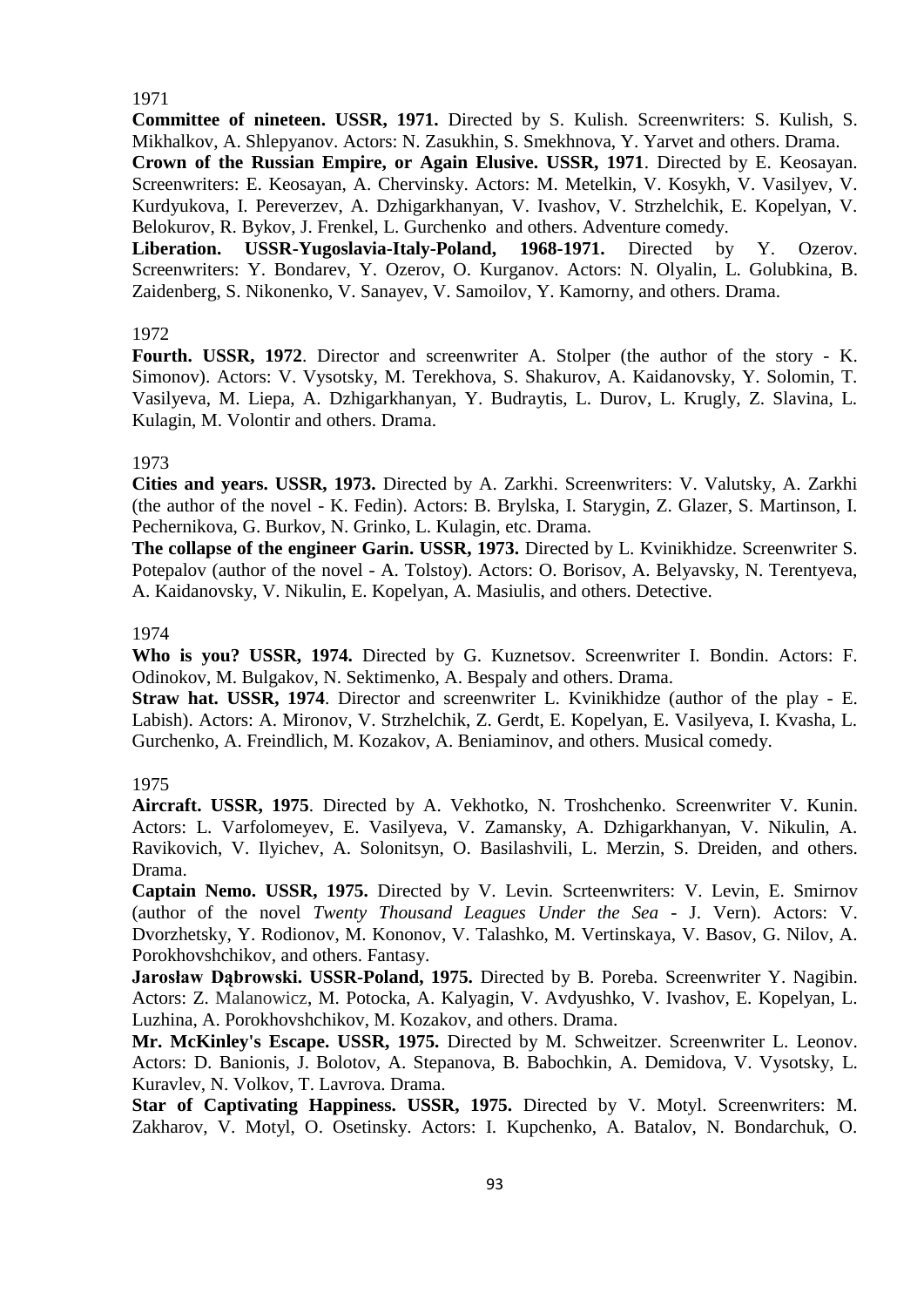Strizhenov, E. Shikulska, I. Kostolevsky, A. Porokhovshchikov, O. Yankovsky, V. Livanov, I. Smoktunovsky, V. Strzhelchik, I. Dmitriev and others. Drama.

**Under the roofs of Montmartre. USSR, 1975**. Directed by V. Gorikker. Screenwriters: V. Gorikker, G. Ryabkin, S. Bolotin, T. Sikorskaya (the author of the operetta *Violet of Montmartre* is I. Kalman). Actors: E. Simonova, V. Smelkova, A. Kaidanovsky, I. Starygin, V. Nosik, L. Kasatkina, V. Basov, O. Anofriev, A. Belyavsky, E. Geller, and others. Musical comedy, operetta.

#### 1976

**Dervish blows up Paris. USSR, 1976.** Directed by: S. Makhmudbekov, K. Rustambekov. Screenwriter E. Kulibekov. Actors: S. Yursky, M. Babaev, A. Iskenderov and others. Comedy.

**Heavenly swallows. USSR, 1976**. Director and screenwriter L. Kvinikhidze (screen version of the operetta *Mam'zelle* Nitouche). Actors: A. Mironov, I. Ninidze, L. Gurchenko, S. Zakharov, A. Shirvindt and others. Musical comedy, operetta.

**Red and black. USSR, 1976.** Directed by S. Gerasimov. Screenwriters: S. Gerasimov, G. Sklyansky (the author of the novel is Stendal). Actors: N. Eremenko, N. Bondarchuk, L. Markov, N. Belokhvostikova, G. Strizhenov, etc. Melodrama.

**Soldiers of freedom. USSR - Bulgaria - Poland - Czechoslovakia - Hungary - DDR, 1976.** Directed by Y. Ozerov. Screenwriters: Y. Ozerov, O. Kurganov and others. Actors: S. Getsov, B. Pastorek, and others. Military drama.

#### 1977

**Walking along the throes. USSR, 1977.** Directed by V. Ordynsky. Screenwriters: V. Ordynsky, O. Stukalov-Pogodin. Actors: Y. Solomin, I. Alferova, S. Penkina, M. Nozhkin, V. Ezepov, M. Kozakov, and others. Drama.

### 1978

**D'Artagnan and the Three Musketeers. USSR, 1978.** Directed by G. Yungvald-Khilkevich. Screenwriter M. Rozovsky (author of the novel *The Three Musketeers* - A. Dumas). Actors: M. Boyarsky, V. Smekhov, V. Smirnitsky, I. Starygin, O. Tabakov, A. Freindlikh, A. Trofimov, M. Terekhova, A. Kuznetsov, L. Durov, I. Alferova, L. Kanevsky, B. Klyuev, V. Balon, E. Tsyplakova and others. Musical adventure comedy.

**Melodies of one operetta / Ball in Savoy. USSR, 1985**. Directed by M. Larin. (The author of the operetta is P. Abraham). Actors: N. Zeynalova, A. Sheinin, T. Teterina, and others. Musical melodrama. Operetta.

**Velvet Season. USSR-Switzerland, 1978.** Directed by V. Pavlovich. Screenwriters: G. Gorin, V. Pavlovich. Actors: Y. Budraitis, T. Sidorenko, A. Lazarev, S. Bondarchuk, I. Smoktunovsky, and others. Drama.

**Yaroslavna, Queen of France. USSR-Poland, 1978**. Directed by I. Maslennikov. Writer V. Valutsky. Actors: E. Koreneva, N. Karachentsov, K. Lavrov, S. Martinson, A. Dzhigarkhanyan, I. Dmitriev, V. Evgrafov, V. Livanov, and others. Drama.

#### 1979

**Dumas in the Caucasus. USSR, 1979.** Directed by H. Khazhkasimov. Screenwriter R. Gabriadze. Actors: K. Sebris, V. Pavlov, V. Etush, I. Ryzhov and others. Comedy.

**Glass of water. USSR, 1979.** Director and screenwriter J. Karasik (author of the play - E. Scribe). Actors: K. Lavrov, A. Demidova, N. Belokhvostikova, S. Smirnova, I. Dmitriev, and others. Melodrama.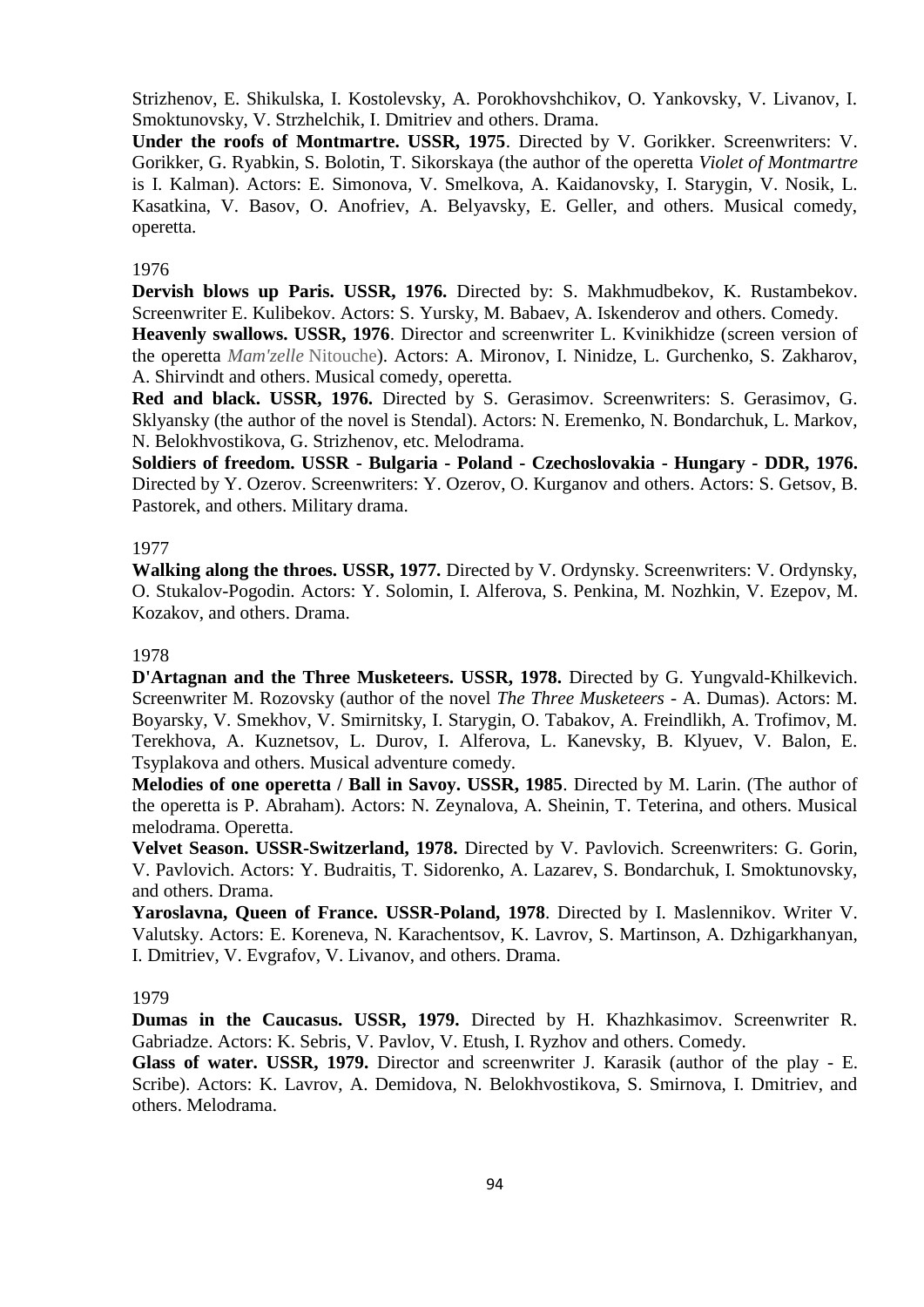**Imaginary patient. USSR, 1979.** Directed by L. Nechaev. Writer A. Chervinsky (author of the play - J.-B. Moliere). Actors: O. Efremov, N. Gundareva, A. Romashin, G. Belyaeva, T. Vasilyeva, R. Bykov, S. Sadalsky, A. Shirvindt, etc. Comedy.

## 1980

**Cretaceous of Maria Medici. USSR, 1980**. Directed by R. Fruntov. Screenwriters: E. Parnov, R. Fruntov (the author of the story - E. Parnov). Actors: V. Ryzhakov, K. Luchko, E. Vitorgan, and others. Detective.

**Les Frères Rico. USSR, 1980**. Directed by G. Ivanov. Screenwriter V. Nedelin (author of the novel - G. Simenon). Actors: G. Bortnikov, A. Litsitis, S. Martynov, L. Chursina, and others. Drama.

**Once, twenty years later. USSR, 1980**. Directed by Y. Egorov. Screenwriters: A. Inin. Y. Egorov. Actors: N. Gundareva, V. Proskurin, E. Lazarev, O. Efremov, V. Titova, A. Potapov, I. Yasulovich, V. Smirnitsky, O. Gobzeva, A. Chukhrai, A. Yurenev, and others. Comedy melodrama.

**Squadron of hussars flying. USSR, 1980**. Directed by N. Hubov, S. Rostotsky. Screenwriter S. Ermolinsky. Actors: A. Rostotsky, M. Shimanskaya, L. Kuznetsova, E. Lebedev, N. Eremenko and others. Adventure war drama.

**Teheran-43. USSR - France - Switzerland, 1980.** Directed by A. Alov, V. Naumov. Screenwriters: A. Alov, V. Naumov, M. Shatrov. Actors: I. Kostolevsky, N. Belokhvostikova, A. Delon, A. Dzhigarkhanyan, N. Grinko, C. Jade, and others. Spy Detective.

**Tiflis - Paris and back. USSR, 1980.** Directed by L. Abashidze. Screenwriters: L. Abashidze, L. Chelidze. Actors: L. Abashidze, R. Esadze, K. Kavsadze, F. Mkrtchyan, etc. Comedy.

**White Snow of Russia. USSR, 1980**. Directed by Y. Vyshinsky. Screenwriters: Y. Vyshinsky, A. Kotov (author of the story *Black and White* - A. Kotov). Actors: A. Mikhailov, N. Gundareva, V. Samoilov, Y. Kayurov, K. Mikolaevsk, A. Romashin, and others. Drama.

### 1981

**Driver for one way. USSR, 1981**. Directed by V. Zobin. Screenwriter A. Salynsky. Actors: L. Fedoseeva-Shukshina, O. Efremov, L. Sukharevskaya, N. Vavilova, Y. Duvanov, etc. Comedy. **Lenin in Paris. USSR, 1981.** Directed by S. Yutkevich. Screenwriters: E. Gabrilovich, S. Yutkevich. Actors: Y. Kayurov, C. Jade, V. Antonik, B. Ivanov, P. Kadochnikov, and others. Drama.

# 1982

**Circus Princess. USSR, 1982.** Director and screenwriter S. Druzhinina (the author of the operetta is I. Kalman). Actors: N. Belokhvostikova, I. Keblushek, N. Trofimov, E. Shanina, L. Kasatkina, V. Basov, A. Shirvindt, and others. Musical melodrama (operetta).

**Life of Berlioz / La vie de Berlioz. USSR-France, 1982**. Directed by J. Trébouta, V. Sergeev. Screenwriter F. Boyer. Actors: D. Mesguich, M. Kassovitz, and others. Drama.

**Look for a woman. USSR, 1982**. Directed by A. Surikov. Actors: S. Chiaureli, L. Kuravlev, S. Yursky, E. Solovey, A. Abdulov, L. Yarmolnik, etc. Detective.

**Mother Maria. USSR, 1982**. Director and screenwriter S. Kolosov. Actors: L. Kasatkina, L. Markov, I. Gorbachev, V. Polonskaya, E. Khanaeva, V. Dvorzhetsky, etc. Drama.

# 1983

**Anna Pavlova. USSR – UK – DDR – Cuba - France, 1983**. Director and screenwriter E. Loteanu. Actors: G. Belyaeva, L. Buldakova, S. Shakurov, V. Larionov, J. Fox, and others. Drama.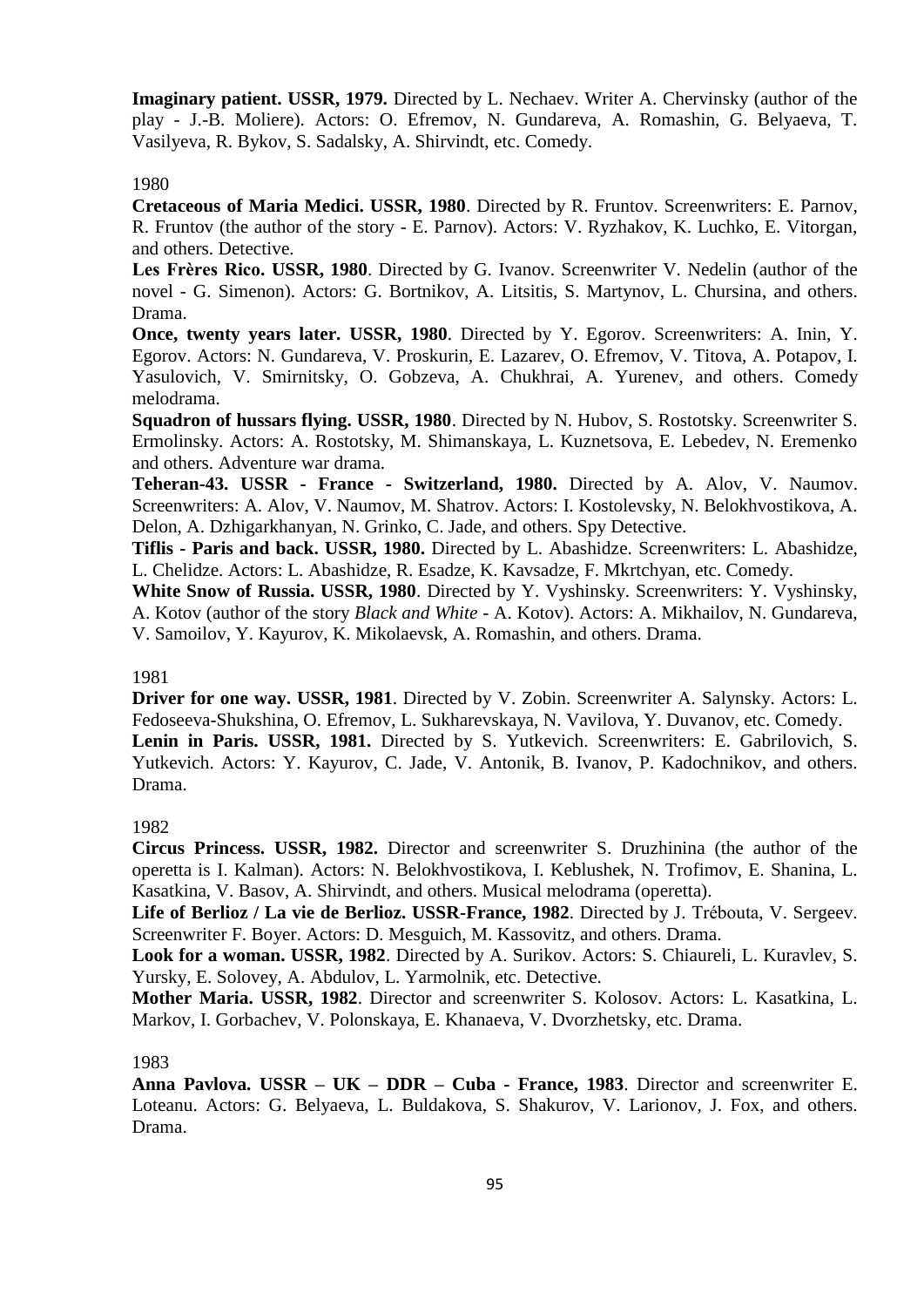**Paris Drama. USSR, 1983**. Director and screenwriter N. Mashchenko. Actors: E. Bondarchuk, K. Tsonev, G. Girdvanis, and others. Melodrama.

### 1984

**Bagration. USSR, 1985.** Directed by: K. Mgeladze, G. Chokhonelidze. Scriptwriters: V. Solovyov, G. Chokhonelidze. Actors: G. Chokhonelidze, Y. Katin-Yartsev, M. Kuznetsov, I. Malysheva, I. Alferova, V. Druzhnikov, P. Butkevich, V. Konkin, Z. Kipshidze, and others. Military drama.

**Copper Angel. USSR, 1984.** Directed by V. Dorman. Screensriter I. Kuznetsov. Actors: A. Kuznetsov, I. Shevchuk, V. Smirnitsky, L. Yarmolnik, L. Kuravlev, A. Filippenko, N. Eremenko, etc. Drama.

**European history. USSR, 1984.** Directed by I. Gostev. Screenwriters N. Leonov, I. Gostev. Actors: V. Tikhonov, B. Tyszkiewicz, L. Filatov, T. Akulova, A. Masiulis, V. Strzhelchik, Y. Budraytis and others. Drama.

**Le Capitaine Fracasse. USSR, 1984**. Directed by V. Savelyev. Screenwriter Y. Vizbor (the author of the novel - T. Gautier). Actors: O. Menshikov, M. Danilov, Y. Yarvet, A. Isaykina, S. Toma and others. Melodrama.

**Without Family. USSR, 1984.** Directed by V. Bortko. Writer N. Bortko (the author of the story - H. Malot). Actors: A. Vasiliev, S. Sarkisyan, and others. Drama.

#### 1985

**Bal in Savoy. USSR, 1985.** Director and screenwriter A.-E. Kerge (author of the operetta - P. Abraham). Actors: E. Kull, A.-M. Yukskyla, Y. Kryukov and others. Musical melodrama. Operetta.

**Battle for Moscow. USSR-Czechoslovakia-DDR, 1985**. Director and screenwriter Y. Ozerov. Actors: M. Ulyanov, Y. Tripolsky, A. Goloborodko and others. Drama.

**In Search of Captain Grant. USSR-Bulgaria, 1985**. Director and screenwriter S. Govorukhin (author of the novel *Children of Captain Grant* - J. Verne). Actors: V. Smirnov, N. Eremenko, L. Ulfsak, V. Gostyukhin, T. Akulova, and others. Adventure drama.

**The works of Scapin. USSR, 1985.** Directed by: G. Kalatozov, M. Kalatozishvili (author of the play - J.-B. Moliere). Actors: A. Gomiashvili, G. Lordkipanidze, L. Antadze and others. Comedy.

## 1986

**Captain of** *Pilgrim***. USSR, 1986.** Directed by A. Prachenko. Writer A. Guselnikov (author of the novel *The Fifteen Year Captain* - J. Verne). Actors: V. Khodchenko, N. Mgaloblishvili, A. Filozov, T. Parkina, L. Durov, L. Yarmolnik, and others. Adventure drama.

**Chameleon game. USSR, 1986**. Director and screenwriter A. Zhebrunas (author of the play *Only Truth* - J.-P. Sartre). Actors: G. Gladiy, Y. Budraitis, I. Dapkunaite, R. Adomaitis, and others. Tragicomedy.

**Le Voyage de monsieur Perrichon. USSR, 1986.** Directed by M. Mikaelyan. Screenwriters: V. Valutsky, M. Mikaelyan (author of vaudeville - E. Labiche). Actors: O. Tabakov, T. Vasilyeva, M. Zudina, I. Sklyar, V. Gaft, T. Dogileva, A. Filippenko, E. Vasilyeva, and others. Comedy.

**The last road. USSR, 1986.** Directed by L. Menaker. Screenwriters: J. Gordin, L. Menaker. Actors: A. Kalyagin, V. Medvedev, I. Kupchenko, I. Smoktunovsky, and others. Drama.

#### 1987

**Gobseck. USSR, 1987.** Directed by A. Orlov. Screenwriters: G. Kapralov, A. Orlov (the author of the story - H. de Balzac). Actors: V. Tatosov, S. Bekhterev, B. Plotnikov, A. Budnitskaya, I. Kostolevsky, and others. Drama.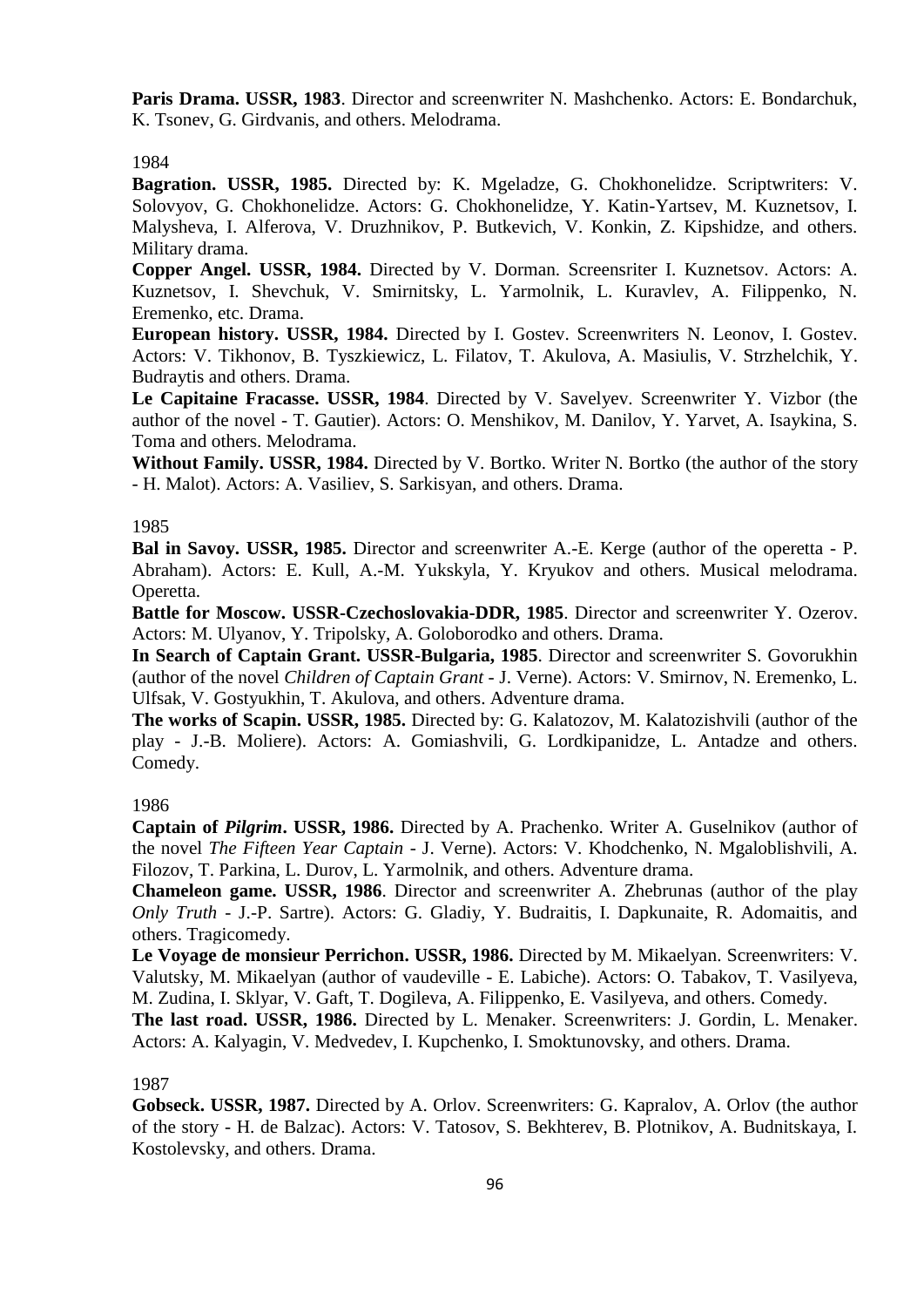**Guardiamarins, go ahead! USSR, 1987.** Directed by S. Druzhinina. Screenwriters: S. Druzhinina, Y. Nagibin, N. Sorotokina. Actors: S. Zhigunov, D. Kharatyan, V. Shevelkov, T. Lyutaeva, O. Mashnaya, M. Boyarsky, E. Evstigneev, V. Strzhelchik, A. Abdulov, I. Smoktunovsky and others. Adventure melodrama.

**The puzzled heir. USSR, 1987.** Director and screenwriter T. Lisician. Actors: V. Ilyin, I. Dapkunayte, I. Smoktunovsky, I. Skobtseva, L. Bronevoy and others. Drama.

#### 1988

**The prisoner of the** *If* **castle. USSR, 1988.** Directed by G. Yungvald-Khilkevich. Screenwriters: M. Zakharov, G. Yungvald-Khilkevich (author of the novel *The Count of Monte-Cristo -* A. Dumas). Actors: V. Avilov, A. Samokhina, E. Dvorzhetsky, M. Boyarsky, A. Litsitis, A. Zharkov, A. Petrenko, and others. Adventure drama.

#### 1989

**A young maiden named Boule de suif. USSR, 1989.** Directors: E. Ginzburg, R. Mamedov. Screenwriter K. Ryzhov (story *Boule de suif* by G. de Maupassant). M. Kikaleishvili, A. Abdulov, L. Yarmolnik, M. Polteva, N. Lavrov, S. Smirnova et al. Drama.

**Cyrano de Bergerac. USSR, 1989**. Directed by N. Birman. Screenwriter A. Volodin (author of the play - E. Rostand). Actors: G. Gladiy, O. Kabo, A. Podoshyan, V. Ivchenko, and others. Drama.

**Ruf. USSR-Germany, 1989.** Directed by V. Akhadov. Screenwriter: E. Kozlovsky (author of the play - E. Kozlovsky). Actors: A. Girardot, I. Muravyov, P. Semenikhin, A. Petrenko and others. Drama.

**Save and Keep. Germany-USSR, 1989**. Directed by A. Sokurov. Screenwriter Y. Arabov (author of the novel *Madame Bovary* - G. Flaubert). Actors: S. Zervudacki, A. Cherednik and others. Drama.

#### 1990

**All ahead. USSR, 1990.** Director and screenwriter N. Burlyaev (author of the novel - V. Belov). Actors: T. Petrova, B. Nevzorov, V. Gostyukhin, A. Livanov, L. Udovichenko, and others. Drama.

**Scare Yiddish. USSR-Germany, 1990.** Director and screenwriter E. Sevela. Actors: R. Ioseliani, A. Leontiev, M. Policemaiko, S. Farada, and others. Comedy.

### 1991

**Dead without Burial, or Hunting for Rats. USSR, 1991**. Director and screenwriter I. Apasyan (the author of the story - J.-P. Sartre). Actors: E. Aminova, L. Borisov, E. Germanova and others. Drama.

**Portrait of Mademoiselle Targie. USSR, 1991**. Director and screenwriter V. Zobin (author of the play - I. Elagin). Actors: A. Kuznetsov, L. Lyutvinsky, R. Tkachuk, and others. Musical comedy.

*2. The French in Russian cinema (1992-2018)*

#### 1992.

**Bride from Paris. Russia, 1992**. Directed by O. Dugladze. Writers: V. Konstantinov, B. Ratser, O. Dugladze. Actors: A. Zakharova, A. Sokolov, G. Polskikh and others. Comedy.

**Musketeers twenty years later. Russia, 1992**. Directed by G. Yungvald-Khilkevich. Writers: G. Nikolaev, G. Yungvald-Khilkevich (the author of the novel - A. Dumas). Actors: M.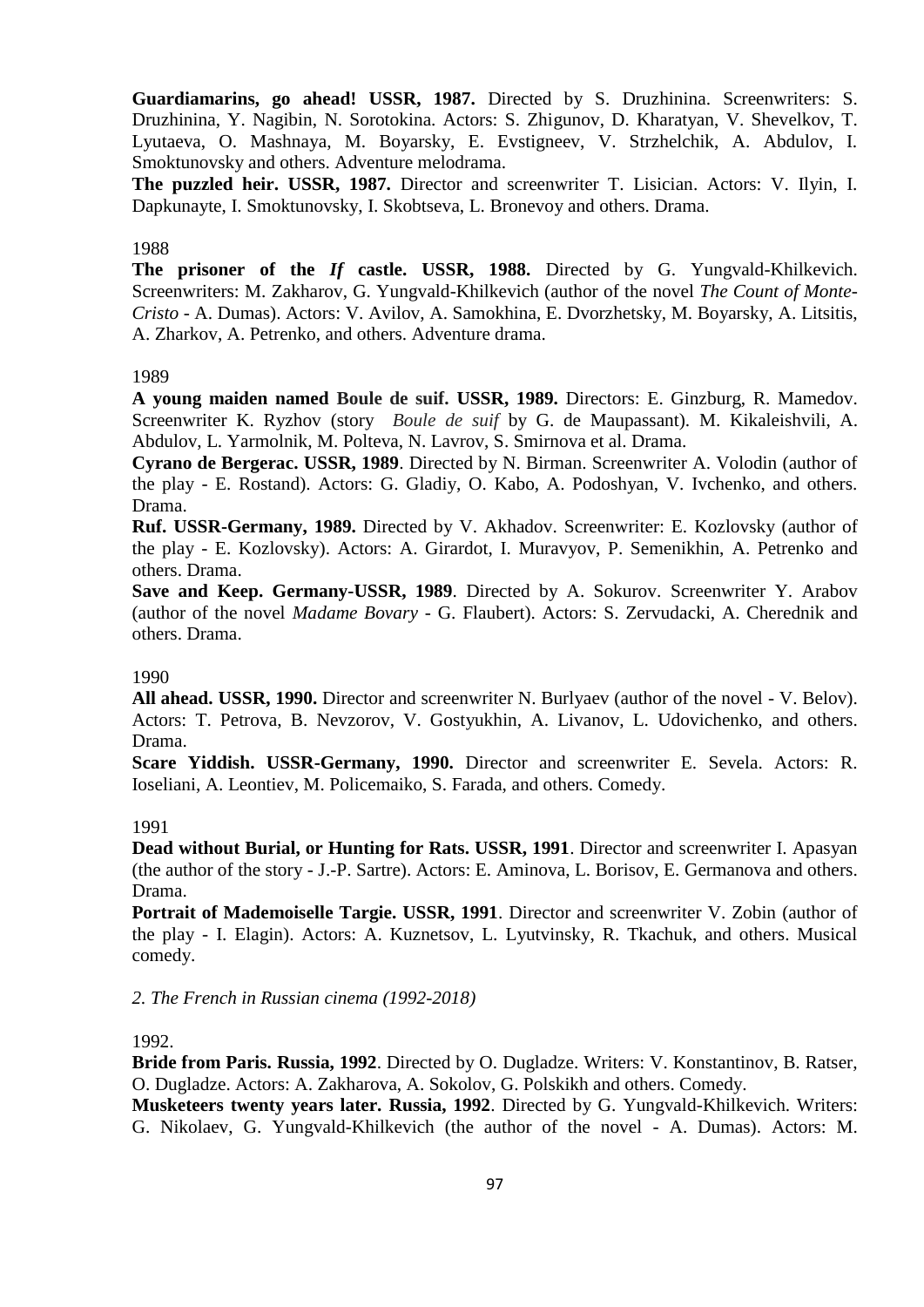Boyarsky, V. Smekhov, V. Smirnitsky, I. Starygin, V. Avilov, A. Ravikovich, A. Freindlich, and others. Adventure drama.

**Tartuffe. Russia, 1992**. Directed by J. Fried. Writers: V. Konstantinov, B. Racer, J. Fried (author of the play J.-B. Moliere). Actors: M. Boyarsky, L. Udovichenko, V. Strzhelchik, I. Muravyova, I. Sklyar, A. Samokhina, I. Dmitriev, etc. Comedy.

**White King, Red Queen / Roi blanc, dame rouge. Russia-France-Germany, 1992.** Directed by S. Bodrov. Writers: S. Bodrov, G. Oganesyan-Slutsky. Actors: A. Dussollier, T. Vasilyeva, V. Ilyin, A. Zharkov, T. Kravchenko, A. Tashkov, A. Dzhigarkhanyan, etc. Drama.

### 1993

**Curse of Durand. Russia, 1993.** Directed by V. Titov. Screenwriters: V. Titov, V. Verbin (author of the novel *Les Exploits de Rocambole* - Pierre Alexis Ponson du Terrail)**.** Actors: C. Racer, O. Antonova, A. Nilov, and others. Crime drama.

**Mademoiselle O. Russia-France, 1993.** Director J. Foulon. Actors: M. Nahyr, E. Safonova, A. Arbat, and others. Drama.

**Road to Paradise / Die Strasse zum Paradies. Russia-Germany, 1993**. Director and screenwriter V. Moskalenko. Actors I. Volkov, N. Petrova, B. Stupka, A. Guskov, A. Kortnev, etc. Melodrama.

**The secret of Queen Anne, or the Musketeers thirty years later. Russia, 1993**. Directed by G. Yungvald-Khilkevich. Scriptwriters: G. Nikolaev, G. Yungvald-Khilkevich (the author of the novel *Le Vicomte de Bragelonne ou Dix ans après* - A. Dumas). Actors: M. Boyarsky, V. Smekhov, V. Smirnitsky, I. Starygin, D. Kharatyan, A. Sokolov, A. Freindlich, A. Ravikovich and others. Melodrama.

**Window to Paris / Salades russes. Russia-France, 1993**. Directed by Y. Mamin. Screenwriters: A. Tigay, Y. Mamin, V. Leikin, V. Vardunas. Actors: A. Soral, S. Dreiden, V. Mikhailov, N. Usatova, A. Urgant, and others. Comedy.

## 1994

**French Waltz. Russia, 1994.** Directed by S. Mikaelyan. Screenwriters: L. Arkadiev, S. Mikaelyan. Actors: I. Lachina, D. Guibert, I. Shvedov, and others. Melodrama.

**Love French and Russian. Russia, 1994.** Director and screenwriter A. Alexandrov. Actors: E. Drobysheva, O. Shklovsky, S. Koltakov and others. Melodrama.

**Simple. Russia, 1994**. Directed by E. Ginzburg. Screenwriters: K. Ryzhov, E. Ginzburg (the author of the story is Voltaire). Actors: S. Makhovikov, L. Shakhvorostova, L. Golubkina, A. Dzhigarkhanyan and others. Musical comedy.

#### 1995

**Arrival of a train. Russia, 1995.** Directed by D. Meskhiev, A. Khvan, V. Khotinenko, A. Balabanov. Writers: D. Meskhiev, A. Balabanov, A. Tigay, A. Detkov, V. Zalotukha, S. Selyanov. Actors: S. Makovetsky, Z. Buriak, S. Strugachev, A. Balabanov, and others. Drama.

### 1996

**A thousand and one recipes of a cook in love with a crush. France-Georgia-Belgium-Russia-Ukraine, 1996.** Director N. Dzhordzhadze. Screenwriter I. Kvirikadze. Actors: P. Richard, M. Prel, N. Kirtadze, J.-I. Gauthier and others. Comedy.

**Line of Life / Ligne de vie. France-Russia, 1996.** Directed by P. Lungin. Screenwriters: P. Lungin and others. Actors: V. Perez, A. Dzhigarkhanyan, A. Cherkasova, D. Pevtsov, etc. Criminal comedy.

**Queen Margo. Russia, 1996.** Directed by A. Muratov. Screenwriter M. Mareeva (author of the novel - A. Dumas). Actors: E. Dobrovolskaya, D. Pevtsov, E. Vasilyeva, S. Yursky, M.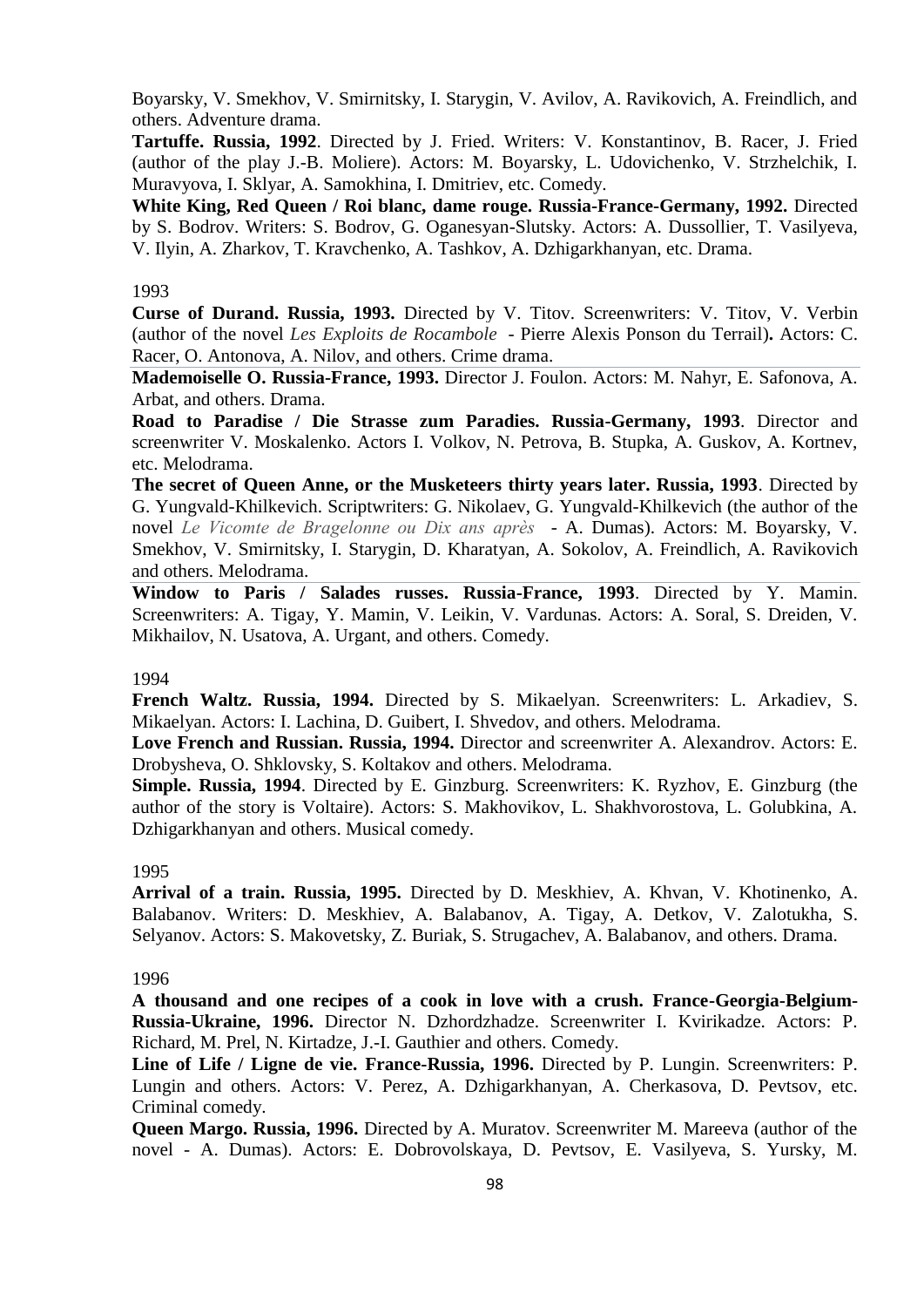Efremov, D. Kharatyan, S. Zhigunov, M. Boyarsky, N. Karachentsov, V. Sotnikova, et al. Drama.

# 1997

**La Dame de Monsoreau**. **Russia, 1997**. Directed by V. Popkov. Screenwriter E. Karavaeshnikov (author of the novel - A. Dumas). Actors: G. Mariani, A. Domogarov, Y. Belyaev, E. Dvorzhetsky, K. Kozakov, A. Gorbunov, D. Maryanov, E. Strizhenova and others. Drama.

# 1999

**East-West / Est-Ouest. France-Ukraine-Russia-Spain-Bulgaria, 1999.** Directed by R. Wargnier. Screenwriters: R. Ibragimbekov, L. Gardel, S. Bodrov, R. Wargnier. Actors: O. Menshikov, S. Bonnaire, S. Bodrov, T. Dogileva, C. Deneuve, B. Stupka, and others. Drama.

# 2000

**Envy of the Gods. Russia, 2000.** Directed by V. Menshov. Screenwriters: M. Mareeva, V. Menshov. Actors: V. Alentova, A. Lobotsky, A. Feklistov, G. Depardieu, V. Pavlov, and others. Melodrama.

**Repete. Russia-UK, 2000.** Directed by E. Malevsky. Screenwriters: V. Azernikov, E. Malevsky. Actors: V. Storozhik, A. Kazanskaya, E. Kryukova, V. Larionov, V. Samoilov, and others. Drama.

# 2001

**Alissa Fox / Lisa Alisa. Russia-France, 2001**. Director J.-M. Carré. Screenwriters: V. Merezhko, P. Lungin. Actors: D. Volga, S. Martynov, O. Sidorova, A. Chernykh, I. Alferova, and others. Melodrama.

**Paris antiquary. Russia, 2001**. Directed by I. Shavlak. Screenwriters: A. Drugov, R. Beletsky. Actors: I. Shavlak, A. Serebryakov, I. Kalninsh, S. Gazarov, A. Belyavsky and others. Spy Detective.

**Poisons, or World History of Poisoning. Russia, 2001.** Directed by K. Shakhnazarov. Screenwriters: K. Shakhnazarov, A. Borodyansky. Actors: I. Akrachkov, O. Basilashvili, J. Dudanova, A. Bashirov and others. Comedy.

# 2002

**A lady in glasses, with a gun, in a car. Russia-Latvia, 2002**. Directed by: O. Babitsky, Y. Goldin. Screenwriter E. Ungard (the author of the novel is S. Japrisot). Actors: T. Kuznetsova, E. Vitorgan, I. Leonova and others. Detective.

# 2003

**Deadly force-5. Russia, 2003.** Directed by S. Snezhkin, S. Osipyan, M. Brashinsky. Screenwriters: A. Kivinov, O. Dudintsev. Actors: K. Khabensky, A. Fedortsov, N. Fomenko, G. Depardieu, etc. Detective.

**Frenchman. Russia, 2003**. Directed by V. Storozheva. Screenwriter I. Avramenko. Actors: T. Monfray, M. Golubkina, I. Sukachev, E. Vulichenko, and others. Melodrama.

**Russian ark. Russia-Germany, 2003**. Director A. Sokurov. Screenwriters: A. Sokurov, B. Chaimsky, S. Proskurina, A. Nikiforov. Actors: S. Dreyden, M. Kuznetsova, L. Brain and others. Drama.

**Tartarin de Tarascon. Russia, 2003.** Director D. Astrakhan. Screenwriter: O. Danilov (author of the novel - A. Daudet). Actors: A. Ravikovich, E. Zakharova, N. Karachentsov, I. Ulyanova, A. Abdulov, A. Filippenko, and others. Comedy.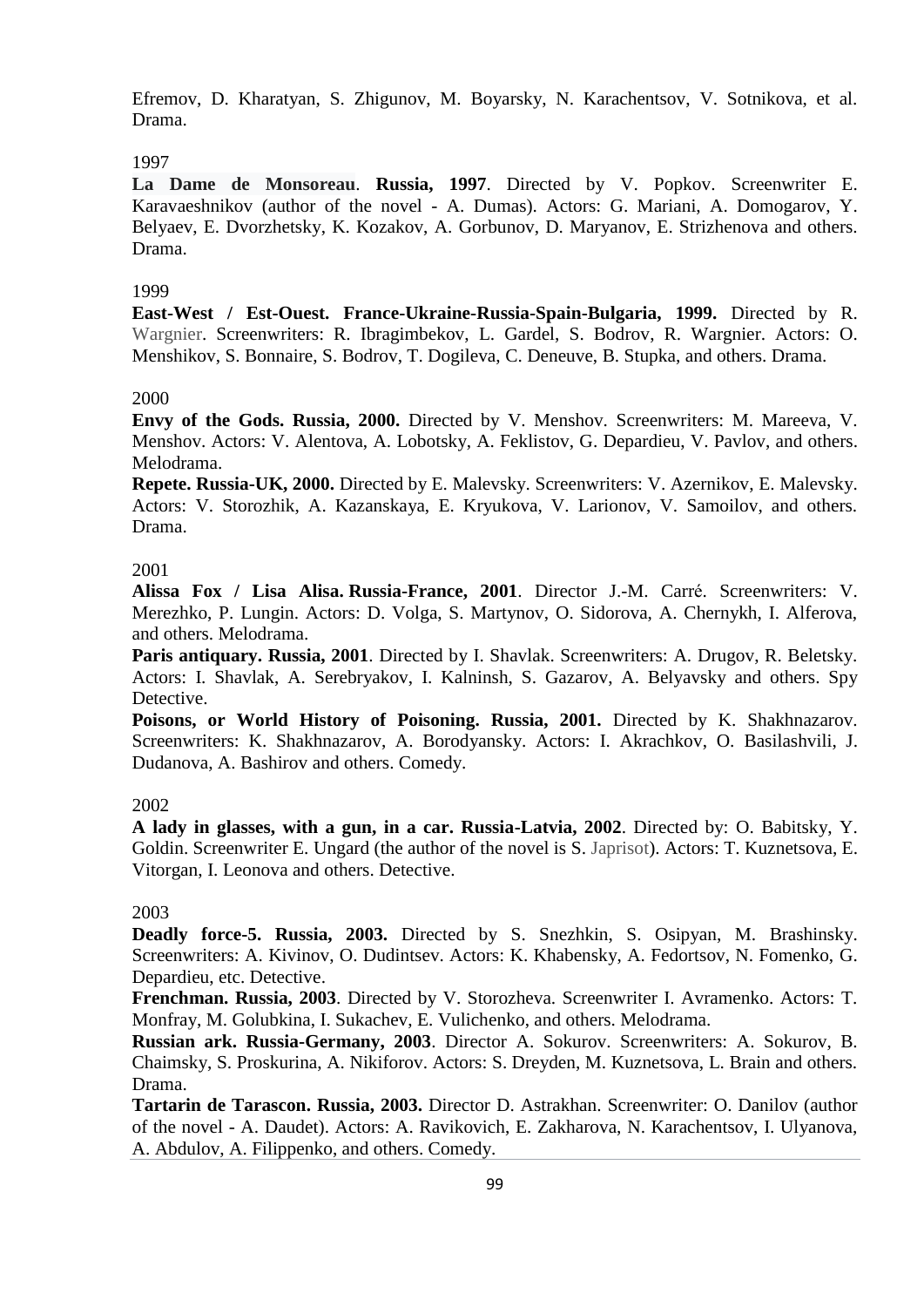## 2004

Paris love of Kostya Gumankov. Russia, 2004. Directed by K. Odegov (the author of the story is Y. Polyakov). Actors: K. Odegov, S. Chuikin, A. Tereshko, E. Stychkin and others. Melodrama

## 2005

**My personal enemy. Russia, 2005.** Directed by V. Popkov. Screenwriter A. Volkov (author of the novel T. Ustinova). Actors: A. Bolshova, D. Shcherbina, I. Grinyova, E. Kurdzidis, V. Smirnitsky, and others. Melodrama.

**Turkish gambit. Russia, 2005.** Directed by D. Fayziev. Screenwriters: B. Akunin, D. Fayziev. Actors: E. Beroev, O. Krasko, A. Baluev, A. Lykov, V. Verzhbitsky, G. Kutsenko, D. Pevtsov, D. Olbrychski, D. Bienaimé, V. Ilyin, A. Guskov, and others. Detective.

## 2006

**Charm of the evil. Russia, 2006.** Directed by M. Kozakov. Screenwriters: A. Borodyansky, N. Dostal, M. Kozakov. Actors: A. Serebryakov, N. Vdovina, G. Tyunina, K. Badalov, A. Kamenkova, I. Vasiliev, and others. Drama.

**Parisians. Russia, 2006**. Directed by S. Polyansky, S. Egerev. Screenwriter V. Rogozhkin. Actors: P. Richard, A. Mordvinova, I. Bagoloi, and others. Comedy.

**Pushkin: the last duel. Russia, 2006.** Director and screenwriter N. Bondarchuk. Actors: S. Bezrukov, A. Snatkina, A. Ilyin and others. Drama.

## 2007

**Milkmaid from Khatsapetovka. Russia-Ukraine, 2007.** Directed by A. Gres. Screenwriter T. Gnedash. Actors: E. Osipova, K. Zhandarov, V. Sterzhakov, T. Nazarova, E. Kyurdzidis, and others. Comedy.

### 2008

**Admiral. Russia, 2008.** Directed by A. Kravchuk. Screenwriter V. Valutsky. Actors: K. Khabensky, E. Boyarskaya, A. Kovalchuk, S. Bezrukov, V. Vetrov, E. Beroev, R. Borinzhe and others. Melodrama.

**French Seryozha. Russia-France, 2008**. Directed by T. Dumont. Screenwriters: A. Glazkov, S. Frichinsky. Actors: D. Moroz, P. Barshak, F. Shoven, and others. Melodrama.

**I will return. Russia, 2008.** Directed by E. Nemykh. Screenwriter N. Nazarov. Actors: E. Boyarskaya, R. Polyansky, E. Podkaminskaya, E. Nikolaeva, A. Rogovtseva, E. Vasilyeva, and others. Melodrama

**Kings can do everything. Russia, 2008.** Director A. Chernyaev. Screenwriter E. Volodarsky. Actors: G. Kutsenko, E. Polyakova, O. Kucher, J. Depardieu, T. Vasiliev, and others. Comedy.

### 2009

**Kromov. Russia, 2009**. Directed by A. Razenkov. Screenwriters: A. Razenkov, K. Filimonov, M. Petukhov. Actors: V. Vdovichenkov, K. Kutepova, A. Mordvinova, M. Gorevoy, A. Rudensky and others. Drama.

**Limit of desires. Russia, 2009.** Directed by V. Dmitrievsky. Screenwriters: N. Mikhailova, V. Dmitrievsky. Actors: D. Shevchenko, E. Ksenofontova, D. Ulyanov, O. Pogodina, A. Legchilova, R. Ryazanov, Y. Peresild, etc. Thriller.

**Return of musketeers. Russia, 2009.** Directed by G. Yungvald-Khilkevich. Writers: G. Yungvald-Khilkevich, A. Markov, Y. Blikov. Actors: M. Boyarsky, V. Smekhov, V. Smirnitsky, I. Starygin, A. Makarsky and others. Adventure comedy.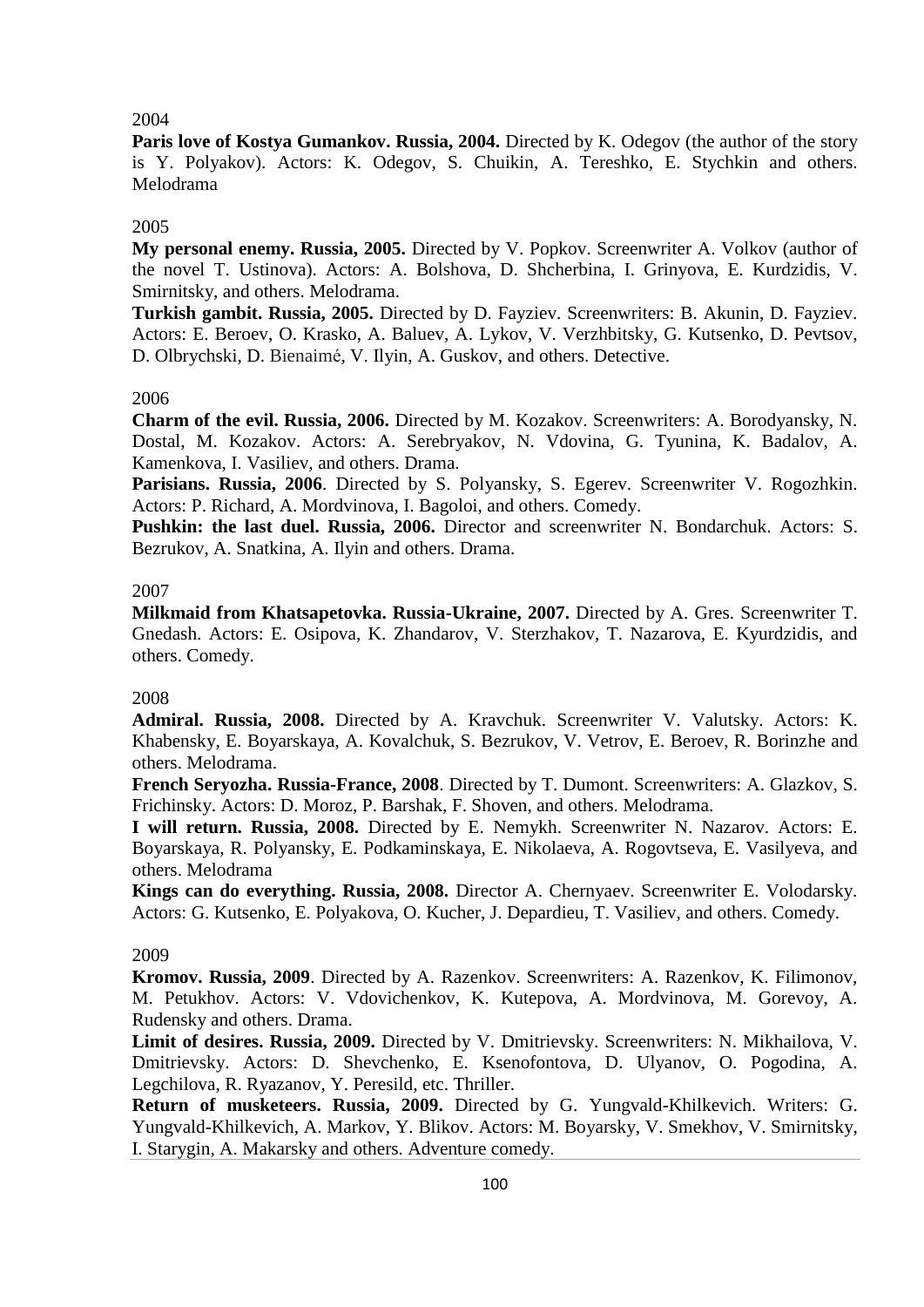2010

**Chasing after a shadow. Russia, 2010**. Directed by G. Kireeva, V. Dement. Writers: K. Zakirov, V. Dement, A. Zenzinov, V. Zabaluev, O. Akimova, Y. Grechany. Actors: K. Safonov, I. Efremova, D. Matveev, S. Gromov, P. Burel, etc. Detective.

**Purple color of snowfall. Russia, 2010.** Director and screenwriter V. Motyl. Actors: D. Stoyanovich, M. Filippov, A. Turcan, A. Vasilevsky, A. Bely and others. Drama.

**Walking around Paris / Promenade a Paris. Russia-France, 2010**. Director D. Tomashpolsky. Screenwriter L. Temnova. Actors: E. Guseva, E. Shimye, L. Udovichenko, P. Hudson, and others. Melodrama

# 2011

**A brief course of a happy life. Russia, 2011**. Directed by V. Gai Germanika. Screenwriter A. Kozlov. Actors: S. Khodchenkova, K. Gromova, A. Khazanova, K. Safonov, I. Khakamada and others. Drama.

**Christmas trees-2. Russia, 2011**. Directed by A. Baranov, A. Kott, D. Kiselev, L. Gabriadze. Screenwriters: T. Bekmambetov, R. Nepomniachtchi, O. Kharina. Actors: I. Urgant, S. Svetlakov, I. Alferova, A. Petrenko, and others. Comedy.

**Forgotten. Russia, 2011**. Directed by V. Shchegolkov. Screenwriters: V. Zobin, V. Spiridonov (author of the story *Regional Dram -* A. Azolsky). Actors: E. Tsyganov, M. Mashkov, A. Ilyin, A. Serebryakov, A. Merzlikin, D. Moroz and others. Drama.

**I will wait / J'attendrai. Belarus-Russia-France, 2011.** Directed by I. Solovov. Screenwriters: A. Kureichik, A. Onishchenko. Actors: J. Davis, A. Pampushny, E. Lyadova, F. de Stael, J.-M. Fonbonne and others. Melodrama.

## 2012

**1812: Ulans' ballad. Russia, 2012**. Directed by O. Fesenko. Screenwriter G. Shprigov. Actors: S. Bezrukov, A. Sokolov, A. Chipovskaya, A. Bely, and others. Action.

**Happy New Year, mothers! Russia, 2012**. Directed by: A. Aksenenko, D. Grachev, K. Poplavsky, A. Bormatov, S. Andreasyan. Screenwriters: T. Bakumyants, L. Margolin, O. Antonova, A. Markin, E. Nikoghosyan, S. Andreyasyan. Actors: E. Vilkova, S. Ivanova, T. Vasilyeva, A. Delon, and others. Comedy

**Patrol. Vasilyevsky Island. Russia, 2012**. Directed by E. Semenov. Screenwriters: V. Golov, V. Dyachenko, E. Semenov. Actors: K. Vorobyov, S. Alimpiev, A. Vedernikov and others. Comedy.

**Poddubny. Russia, 2012.** Directed by G. Orlov. Screenwriter Y. Korotkov. Actors: M. Porechenkov, K. Spitza, A. Mikhailov, R. Madyanov and others. Drama.

**Rzhevsky against Napoleon. Russia, 2012**. Directed by M. Weisberg. Screenwriters: A. Yakovlev, M. Savin. Actors: P. Derevyanko, V. Zelensky, S. Khodchenkova and others. Comedy.

# 2013

**French spy. Russia, 2013.** Directed by A. Feoktistov. Screenwriter B. Milovzorov. Actors: O. Kuchera, D. Suponin, E. Redko and others. Spy Detective.

**Three Musketeers. Russia, 2013.** Directed by S. Zhigunov. Screenwriters: S. Zhigunov, A. Zhitkov (author of the novel A. Dumas). Actors: R. Mukhametov, Y. Chursin, A. Makarov, P. Barshak, F. Yankovsky, M. Mironova, K. Lavronenko, V. Lanovoy, A. Lykov, A. Vorobyov, V. Rakov, V. Etush and others. Adventure thriller.

**Toy seller. Russia, 2013**. Directed by Y. Vasiliev. Screenwriter V. Dobrosotsky. Actors: S. Khamatov, A. Ditkovskite, T. Lyutaeva, P. Richard, V. Smekhov, and others. Comedy.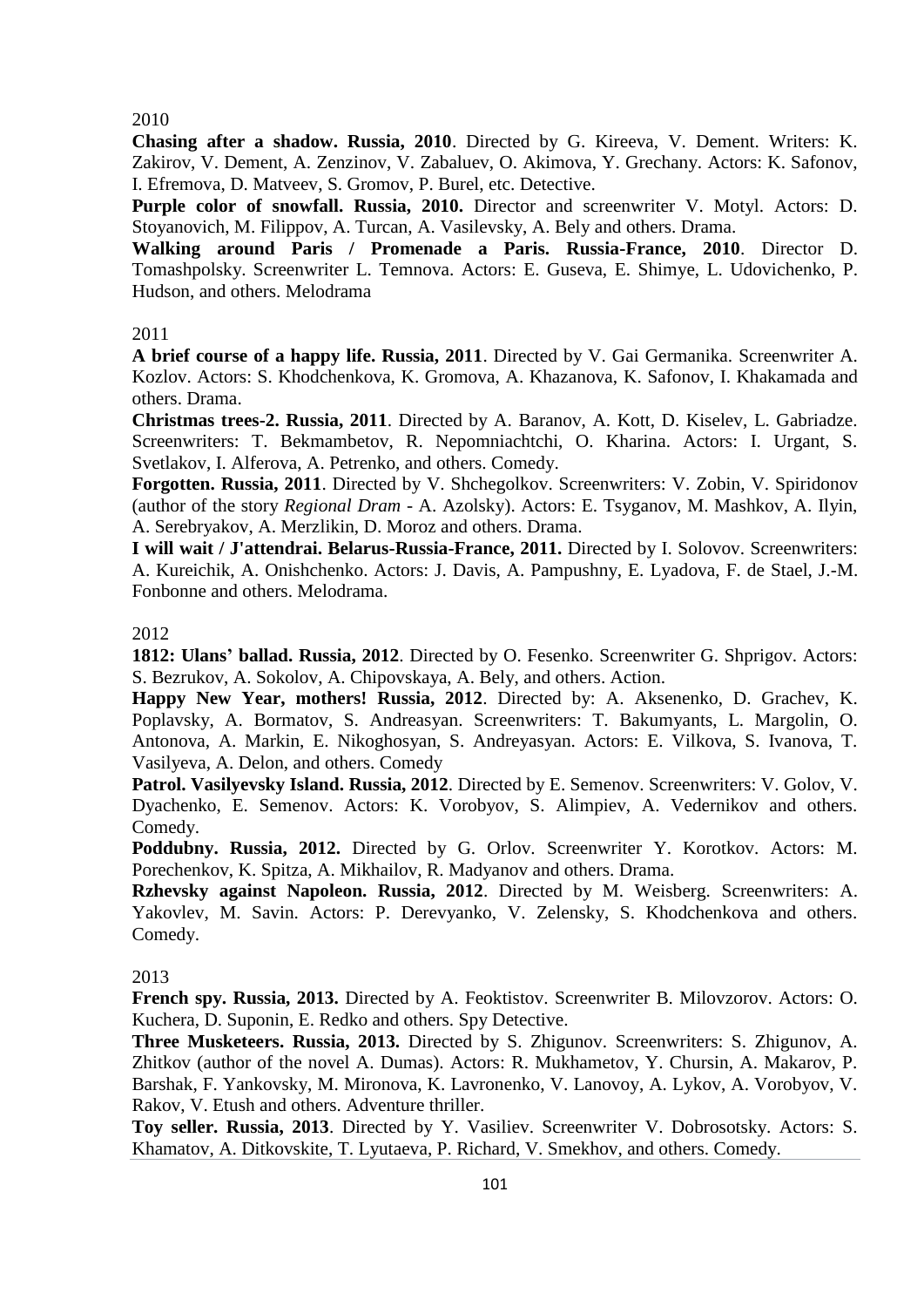**Vasilissa. Russia, 2013.** Directed by A. Sivers. Screenwriters: A. Vardanyan, O. Malovichko, D. Meskhiev, A. Sievers. Actors: S. Khodchenkova, D. Solomykin, J. Cousin, and others. Drama.

2014

**A Beautiful Life. Russia, 2014.** Directed by A. Zamyatin. Screenwriter V. Kostin. Actors: M. Mitrofanova, E. Shirikov, V. Vetrov, E. Tsyplakova, and other. Melodrama.

**Ekaterina. Russia, 2014.** Directed by A. Baranov, R. Sabitov. Screenwriter A. Aliyev. Actors: M. Alexandrova, Y. Aug, A. Yatsenko, R. Mukhametov, P. Rollin, etc. Drama.

**Kitchen in Paris. Russia, 2014.** Directed by D. Dyachenko. Screenwriters: D. Yang, V. Kutsenko, P. Danilov, I. Tudvasiv, V. Shlyappo. Actors: D. Nazarov, M. Bogatyryov, E. Podkaminskaya, D. Nagiyev, O. Tabakov, V. Perez, and others. Comedy.

**Soul of a spy. Russia, 2014**. Directed by V. Bortko. Writers: V. Bortko, M. Lyubimov. Actors: A. Chernyshov, K. Brodskaya, F. Bondarchuk, D. Spivakovsky, M. Aleksandrova, M. MacDowell, S. Bonnaire, A. Buldakov, A. Dzhigarkhanyan, A. Panin, and others. Spy detective. **Viktor. Russia-France, 2014**. Director and screenwriter F. Martinez. Actors: G. Depardieu, E. Hurley, M. Mazzarello, A. Petrenko, D. Karasev, and others. Thriller.

**Zaitsev + 1. Russia, 2014**. Directors: M. Pezhemsky, V. Brodsky, M. Starch. Writers: D. Kosyakov, E. Nikishov and others. Actors: F. Kotov, M. Galustyan, N. Kosteneva, G. Depardieu, and others. Comedy.

## 2015

**Fighters. The last battle. Russia, 2015**. Directed by Z. Roizman. Screenwriters: Y. Korotkov, G. Golovenkin, A. Vysokovsky, L. Porokhnya, Z. Roizman. Actors: D. Dyuzhev, M. Andreeva, D. Konstantinov, O. Sudzilovskaya, A. Makeeva, P. Burel, and others. Drama.

**Mysterious passion. Russia, 2015**. Directed by V. Furman. Screenwriter E. Raiskaya (author of the novel V. Aksenov). Actors: A. Morozov, Y. Peresild, C. Khamatova, F. Yankovsky, E. Pavlov, A. Ilyin, V. Furman, G. Taratorkin, S. Bezrukov and others. Drama.

**Sniper: the hero of resistance. Russia-Belarus, 2015**. Directed by A. Gevorgyan. Screenwriter G. Shprigov. Actors: G. Kutsenko, A. Snatkina, V. Gostyukhin, D. Burgazliev, D. Martens, and others. Drama.

**Trip to the mother. Russia-France, 2015**. Director and screenwriter M. Kosyrev-Nesterov. Actors: A. Exarkopoulos, A. Alekseev and others. Melodrama.

## 2016

**Eternal vacation. Russia-Ukraine, 2016.** Directed by V. Vlasov. Screenwriters: D. Zverkov, A. Mukhortov, K. Mankovsky, A. Smilyanskaya, I. Filippov, T. Mastich, A. Ilkov, I. Shishman, V. Bukhantsev, G. Rubinstein, D. Tormanov, A. Ilinykh, K. Yarovitsyn. Actors: K. Kryukov, V. Fedorovich, P. Burel, and others. Comedy.

**Get married to Pushkin. Russia, 2016.** Directors: V. Krasnopolsky, V. Uskov. Screenwriter M. Saprykina. Actors: A. Bortich, D. Gudochkin, R. Madyanov, V. Mishchenko, V. Andreev, E. Semenova, V. Shilovsky, I. Dobronravov, L. Germanova, P. Burel and others. Comedy melodrama.

**Hero. Russia, 2016.** Directed by Y. Vasiliev. Screenwriters: O. Pogodin-Kuzmin, N. Doroshkevich. Actors: D. Bilan, S. Ivanova, A. Baluev, M. Basharov, Y. Peresild, V. Vetrov, T. Lyutaeva, A. Adabashyan, etc. Drama.

**Paradise / Paradies. Germany-Russia, 2016.** Directed by A. Konchalovsky. Screenwriters: E. Kiseleva, A. Konchalovsky. Actors: Y. Vysotskaya, C. Clauß, P. Duquesne and others. Drama.

**Petersburg. Only for love. Russia, 2016.** Directors: R. Litvinova, O. Bychkova and others. Screenwriters: R. Litvinova, and others. Actors: S. Zaika, J. Sextte, U. Dobrovskaya, R. Litvinova, V. Gorchakov, etc. Melodrama.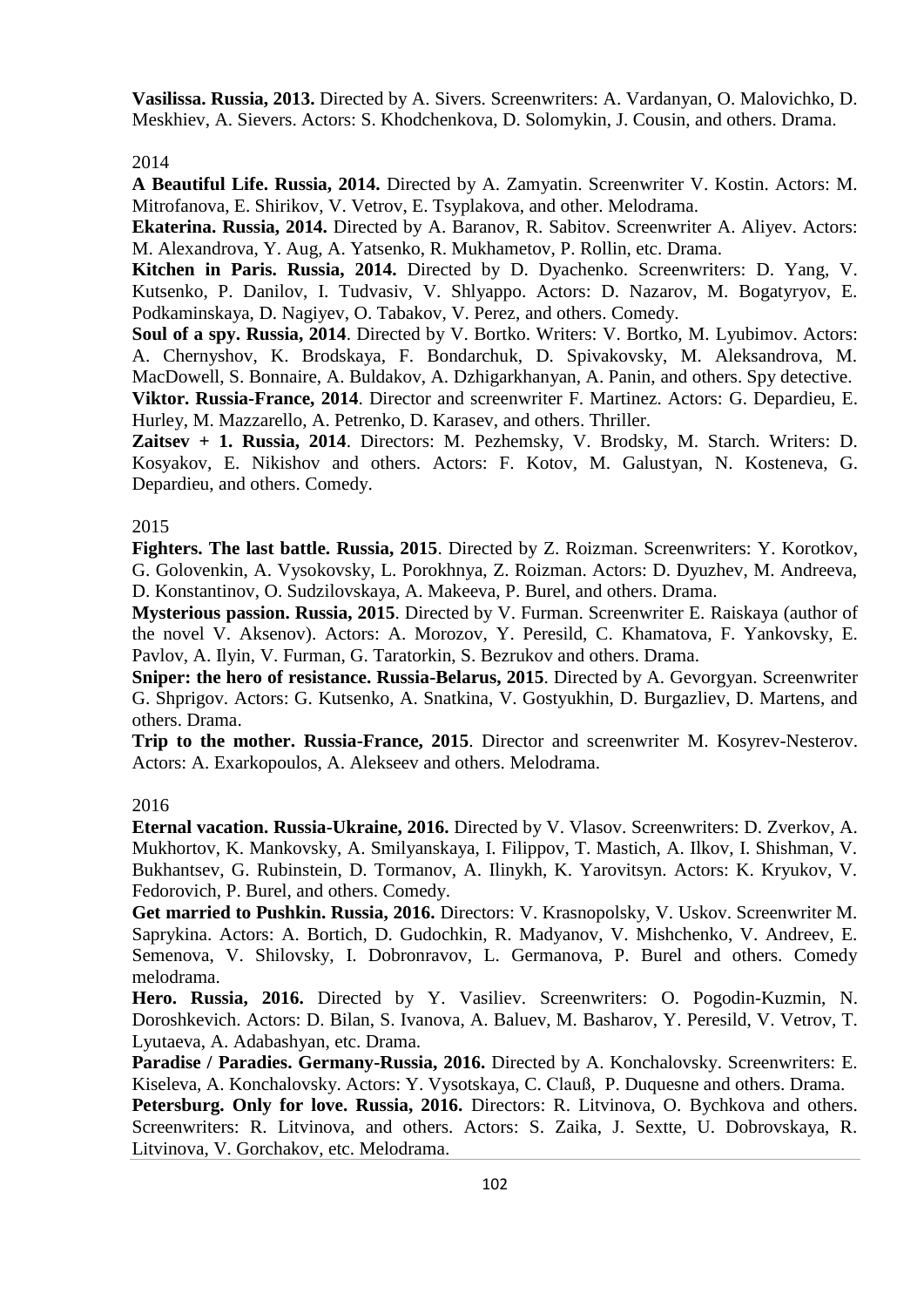**Pushkin. Russia, 2016.** Directed by A. Sahelashvili. Screenwriters: I. Baranov, A. Noskov, V. Razgoev. Actors: A. Molochnikov, S. Ustinova, J. Tsapnik, A. Burkovsky, P. Burel, and others. Comedy.

**Well of forgotten desires. Russia, 2016**. Director and screenwriter P. Amelin (film adaptation of the novel by T. Ustinova). Actors: P. Trubiner, I. Goryacheva, G. Nekrasov, and others. Detective.

#### 2017

**Doctor Anna. Russia, 2017**. Directed by Y. Leyzerov. Screenwriters: Y. Smirnov, E. Churyumova, D. Terekhov. Actors: K. Andolenko, D. Dunaev, A. Komissarov, and others. Melodrama.

**Hunting the Devil. Russia, 2017**. Directed by D. Tkebuchava. Screenwriters: D. Karyshev, A. Turbin, V. Podorozhnova. Actors: S. Bezrukov, M. Lugovaya, A. Rudensky, P. Rollin, and others. Detective.

**Mata Hari. Portugal-Russia-Ukraine, 2017.** Directed by: D. Berry, D. Berg, O. Ryashina. Screenwriters: I. Ter-Karapetov, O. Kirillov, D. Berry. Actors: V. Giocante, O. Stack, C. Lambert, M. Matveev, V. Isakova, K. Rappoport, G. Depardieu, and others. Drama.

*Compiler of the filmography: Alexander Fedorov*

#### **References**

Baskakov, V.E. (1981). Controversy of ideas on the western screen. *Western cinema: problems and trends.* Moscow: Knowledge, 1981, pp.3-20.

Britton, W. (2006). *Onscreen and Undercover. The Ultimate Book of Movie Espionage*. Westport-London: Praeger, 209 p.

Dubois, R. (2007). *Une histoire politique du cinema*. Paris: Sulliver, 216 p.

Eco, U. (1976). *A Theory of Semiotics*. Bloomington: Indiana University Press.

Eco, U. (1998). *The missing structure. Introduction to Semiology*. St. Petersburg: Petropolis, 432 p.

Fateev, A.V. (1999). *The image of the enemy in Soviet propaganda, 1945-1954.* Moscow: Russian Science Academy.

Fried, R.M. (1998). *The Russian are coming! The Russian are coming!* N.Y., Oxford: Oxford University Press, 220 p.

Gudkov, L. (2005). Ideologem "enemy": "enemies" as a mass syndrome and the mechanism of socio-cultural integration. *Image of the enemy*. Moscow, 2005.

Haynes, J.E. (1966). Red Scare or Red Menace? Chicago: I.R.Dee, 214 p.

Ideological commissions of the Central Committee of Soviet Communist Party, 1958-1964. Moscow, 1998, p. 265.

Keen, S. (1986). *Faces of the Enemy.* San Francisco: Harper and Row.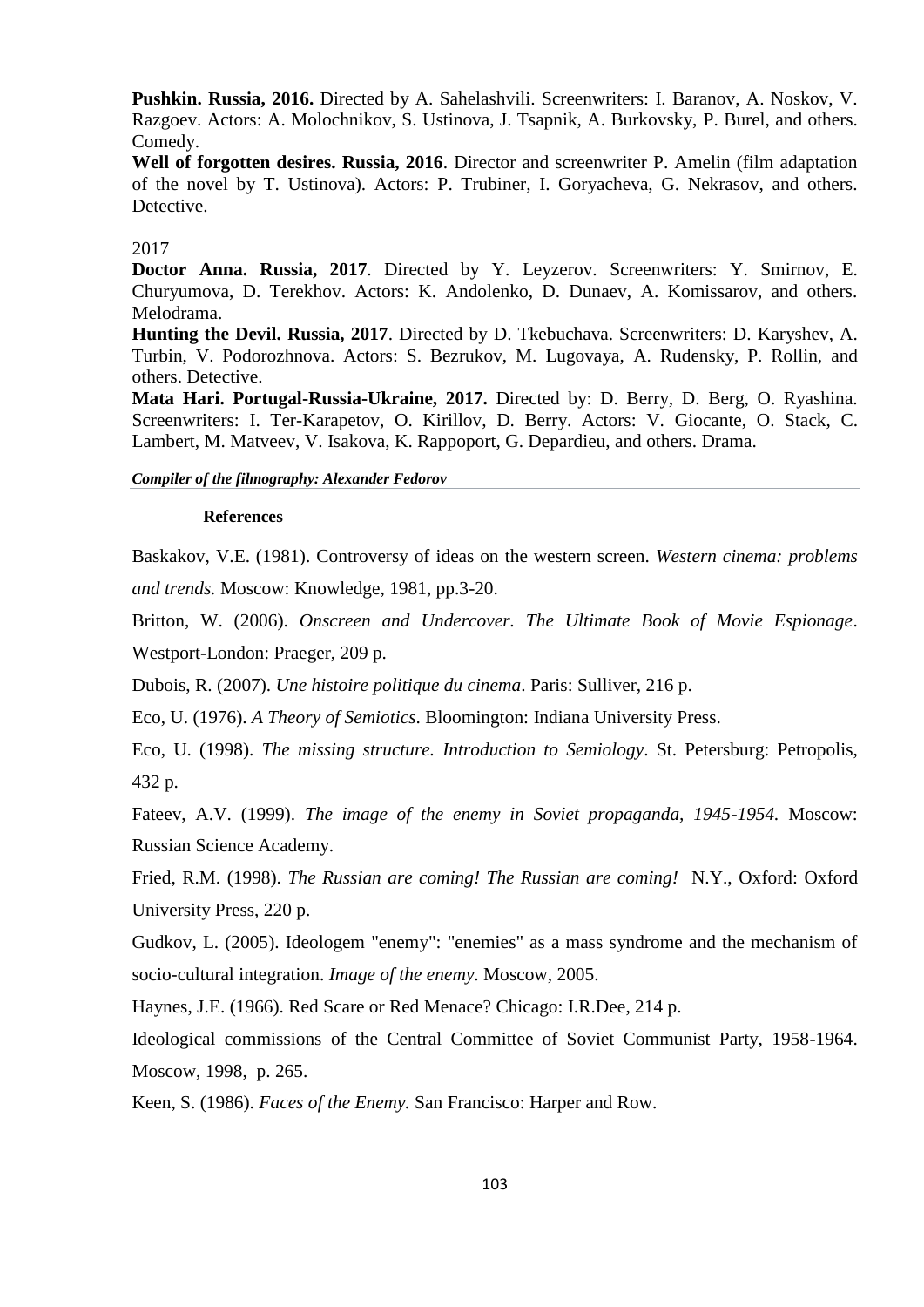Kenez, P. (1992). *Cinema and Soviet Society, 1917-1953.* Cambridge, N.Y.: Cambridge University Press, 281 p.

Klimontovich, N. (1990). They are like spies. *Cinema Art*, № 11.

Kolesnikova, A.G. (2007). The image of the enemy of the period of the Cold War in Soviet feature films of the 1960s-1970s. *Russian History,* № 5, pp.162-168.

Kolesnikova, A.G. (2008). Knights of the Cold War era (the enemy's image in Soviet adventure films of the 1960s-1970s. *Cleo*, № 3, pp. 144-149.

Kolesnikova, A.G. (2010). *Formation and evolution of the image of the enemy of the cold war period in Soviet cinema (mid-1950s - mid-1980s).* Ph.D. Dis. Moscow, 2010.

Lacourbe, R. (1985). *La Guerre froide dans le cinema d'espionnage*. Paris: Henri Veyrier, 315 p. LaFeber, W. (1990). *America, Russia and Cold War.* New York: Alfred A. Knopf.

Lauren, N. (2000). *L'Oeil du Kremlin. Cinema et censure en URSS sous Stalin (1928-1953).* Toulouse: Privat, 286 p.

Lawton, A. (2004). *Imaging Russia 2000. Films and Facts.* Washington, DC: New Academia Publishing, 348 p.

Levering, R. B. (1982). *The Cold War, 1945-1972.* Arlington Heights: Harlan Davidson.

Lotman, Y.M. (1973). *Semiotics of cinema and problems of cinema aesthetics.* Tallinn.

Narinsky, M.M. (2006). The Origin of the Cold War. From Fulton to Malta: how the Cold War began and ended. *Gorbachev Readings.* Issue 4. Moscow: Gorbachev-Fund, pp. 161-171.

Nemkina, L.N. (2005). Soviet propaganda of the Cold War period: methodology and effective technology. *Acta Diurna.* № 3. http://psujourn.narod.ru/vestnik/vyp\_3/ne\_cold.html

Nevezhin, V.A. (1999). Soviet propaganda and ideological preparation for war (second half of the 1930s - early 1940's). Ph.D. Dis. Moscow.

Potter, W.J. (2001). *Media Literacy*. Thousand Oaks – London: Sage Publication, 423 p.

Reid, J.H. (2006). *Great Cinema Detectives.* L.A.: Hollywood Classics 21, 264 p.

Robin, R.T. (2001). *The Making of the Cold War Enemy*. Princeton, Oxford: Princeton University Press, 277 p.

Rubenstein, L. (1979). *The Great Spy Films.* Secaucus, N.J.: The Citadel Press, 223 p.

Rukavishnikov, V.O. (2000). Cold war, cold world. Moscow: Academic Project, 864 p.

Shaw, T. and Youngblood, D.J. (2010). *Cinematic Cold War: The American and Soviet Struggle for Heart and Minds*. Lawrence: University Press of Kansas, 301 p.

Shaw, T. (2006). *British Cinema and the Cold War.* N.Y.: I.B.Tauris, 280 p.

Shenin, S.Y. (2003). *History of the Cold War.* Saratov: Saratov State University, 32 p.